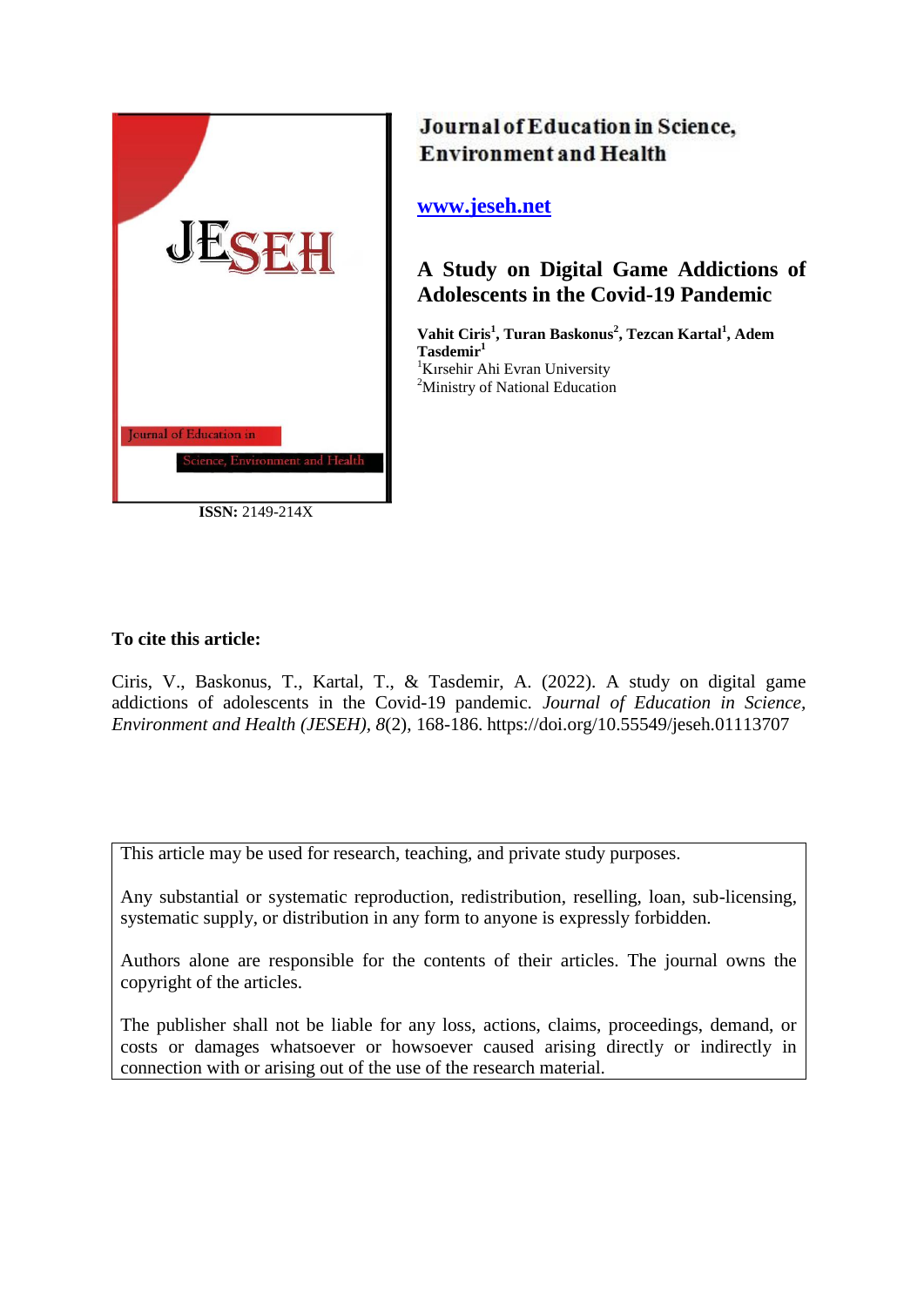

## **A Study on Digital Game Addictions of Adolescents in the Covid-19 Pandemic**

**Vahit Ciris, Turan Baskonus, Tezcan Kartal, Adem Tasdemir**

| <b>Article Info</b>          | <b>Abstract</b>                                                                                                                                                                                                                                           |
|------------------------------|-----------------------------------------------------------------------------------------------------------------------------------------------------------------------------------------------------------------------------------------------------------|
| <b>Article History</b>       | The concept of digital game addiction has become an important issue that needs                                                                                                                                                                            |
| Published:<br>01 April 2022  | to be studied, depending on the increase in the time spent on the internet today,<br>where technology and internet usage times are increasing rapidly. In this context,<br>this study aimed to understand the antecedents of high school students' online |
| Received:<br>04 January 2022 | game addiction risks. The survey method was used in the study. Within the scope<br>of the research, 559 high school students randomly selected from this population<br>formed the sample of the study. The "Game Addiction Scale for Adolescents,"        |
| Accepted:<br>25 March 2022   | adapted into Turkish by Ilgaz (2015), was used as a data collection tool in the<br>study. The results showed that digital game addictions of high school students<br>were formed at the highest level in the dimensions of mood modifications,            |
| <b>Keywords</b>              | tolerance, and salience, respectively. The lowest averages were in the withdrawal<br>and conflict dimensions. These findings show that high school students                                                                                               |
| Digital games,               | experience many emotional states in the game at a high level. Besides, while                                                                                                                                                                              |
| Addiction,                   | digital game addiction of male students was higher, it was determined that games                                                                                                                                                                          |
| High school students,        | played via computer caused more digital addiction. While digital game                                                                                                                                                                                     |
| Covid-19 pandemic            | addictions of high school students do not change according to their grade level                                                                                                                                                                           |
|                              | and academic achievement, their digital game addictions change according to                                                                                                                                                                               |
|                              | family income level, playing time, and parental education level.                                                                                                                                                                                          |

### **Introduction**

Technological developments, changing needs, and sometimes necessities can cause our daily habits to change and a new lifestyle to be formed. Especially during the covid-19 pandemic, a closed life and the formation of an online communication process have brought technological developments and the internet to the important focus of our lives. As a matter of fact, studies conducted in the last ten years show that individuals' technology and internet usage times in daily life have increased rapidly, and the internet has become an important part of our lives (Derbyshire et al., 2013; Young & De Abreu, 2011). The internet is an important tool for individuals to reach rich information content and communicate with others from all over the world (Young & De Abreu, 2011). The emergence of smartphones and easy access to the internet has also significantly increased access to personal technologies (Schmitt & Livingston, 2015). Despite all these developments, this ease of access and social networking process has raised concerns for many individuals, especially adolescents. Especially one of these concerns is internet addiction (Young, 2009). Many applications accessed over the Internet can be addictive to adults and children, and an average adult can spend seven hours a day on the Internet. Due to the increase in the time spent on the Internet, the concept of digital game addiction has become one of the important issues to be studied, especially during the Covid-19 pandemic, and research on its effects on children has become a subject of interest. Especially adolescents show great interest in these games, which are suitable for almost all ages, and the time spent playing games is increasing day by day (Gentile, 2009). When the literature is examined, it is seen that digital game addiction has become a more serious problem with each passing day, and the research on this subject is increasing day by day. In general, the primary purpose of research is to understand addiction, to reveal its causes and consequences (Bhagat et al., 2020).

According to Greenfield (2011), the most addictive aspect of the internet is computer games. Computer games are considered a popular type of activity loved by adolescents to relieve the stress of work or activities made during leisure times (Griffiths, 2005). In addition, changing socioeconomic conditions enable children to access various games more easily (Charoenwanit & Sumneangsanor, 2014). Although these content areas are not limited to the internet, it is known that the addictive potential of the content increases when they are accessed over the internet. Currently, almost every young person can easily access various technological developments, especially in online games, and online game addiction is increasing in adolescents (Rehbein et al., 2015). Adolescents are in the age group sensitive to online game addiction due to features related to the developmental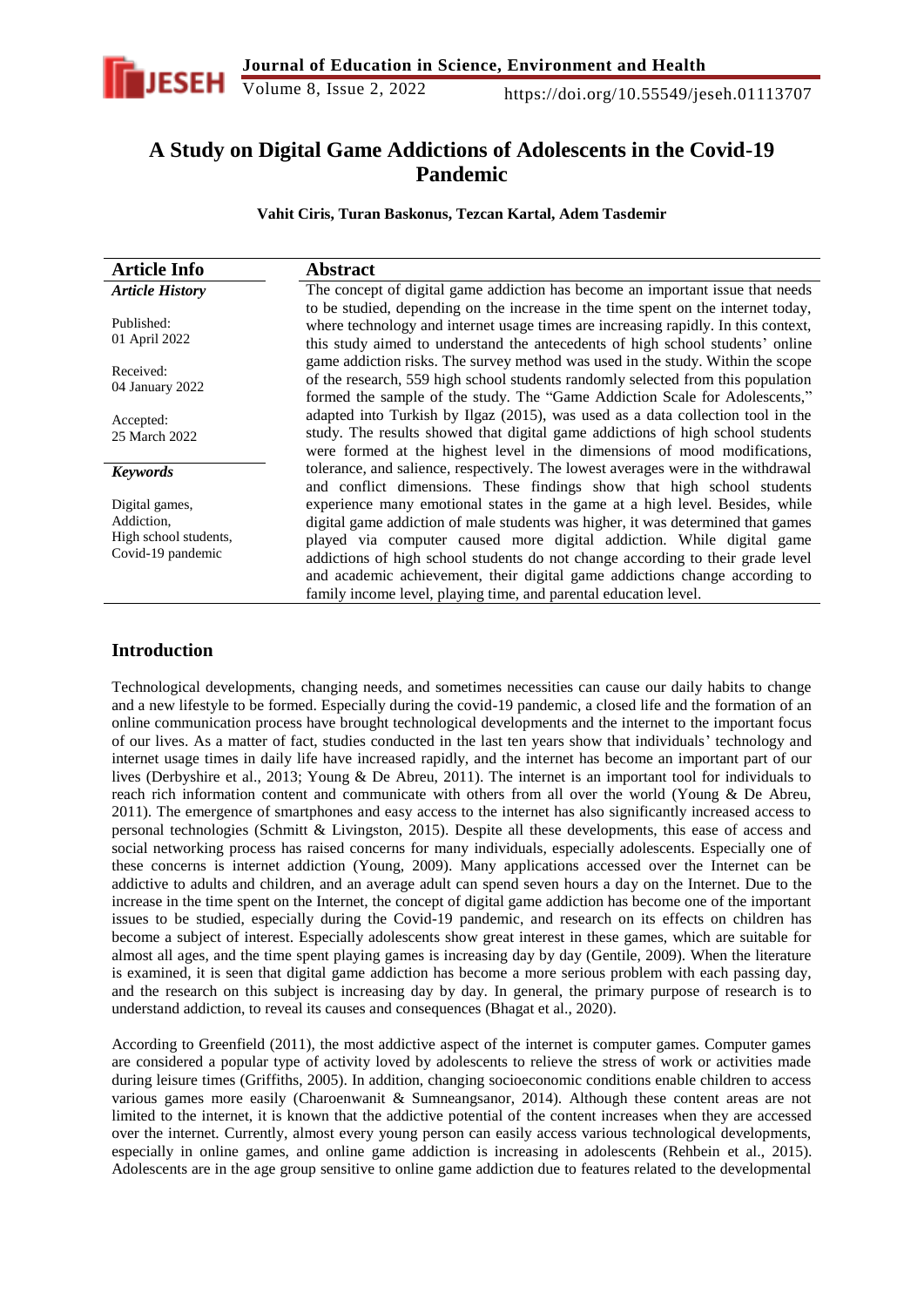period (e.g., communication difficulties in interpersonal relationships and the need for self-actualization) (Lafrenière, Vallerand, Donahue, & Lavigne, 2009). The aspects of online gaming addiction that interrupt other daily activities and negatively affect life are among the sensitive issues, especially for adolescents (APA, 2013). According to Young (2009), someone's inability to control the use of online games has many effects on physical and psychological harm to its users. On the one hand, adolescents may find it easier to establish close relationships with others in an imaginary world of games than to communicate directly with them. Therefore, Interactions in the game world can represent a way to solve real interpersonal problems. On the other hand, it can allow adolescents to gain respect and esteem from other players with their gaming skills, thereby satisfying their self-actualization needs. Due to the increase in the time adolescents spend with internet games, it harms the social, occupational, family, school, and psychological functioning of the individual (Gentile et al., 2011; Kuss, 2013). There is limited literature on the risk factors associated with gaming addiction in adolescents. There is not much detailed information other than male dominance depending on gender (Chou & Tsai, 2007; Gentile, 2009; Irles & Gomis, 2016; Padilla-Walker et al., 2010). Therefore, this exploratory study aimed to expand knowledge on potential risk factors for gaming addiction among adolescents.

#### **Online Game Addiction in Adolescents**

Technological developments are very rapid in the digital age. Today's adolescents have easy access to technology and are a generation that develops and changes with technology (Oblinger & Oblinger, 2005). One of the technological development products adolescents prefer in the digital age is digital games (Novrialdy  $\&$ Atyarizal, 2019). Games offer endless and constantly changing experiences, often in a social context, and new games and innovative technologies are constantly entering the consumer market. Many of the new games feature more immersive, socially integrated, and monetized functions than their predecessors (Kuss et al., 2017). However, while gaming provides many benefits, there is a growing recognition that unrestricted screen time can cause harm, especially in young people, and that for some vulnerable people, gaming can be quite timeconsuming and addictive (King & Delfabbro, 2020). Games are one of the most comprehensive entertainment activities, regardless of culture, age, and gender, especially since the development of the internet. Computer games that could have been played offline in the past are now compatible with online environments (Bağcı  $\&$ Albayrak Özer, 2021). Online games are associated with needs such as a sense of achievement, social visibility, and escape (Kuss et al., 2017; Kuss et al., 2012; Wan & Chiou, 2006). When combined with excessive playing times, this situation can lead to a decrease in quality of life (Fuster et al., 2016) and even addiction (Lui et al., 2011; Xu et al., 2012).

The American Psychiatric Association (APA) has defined addiction as "continuing to make maladaptive choices even in the face of a clearly stated different choice" (APA, 2013). Internet addiction is defined as 1) overuse, often associated with a loss of sense of time or neglect of basic impulses; 2) withdrawal with feelings of anger, tension, and/or depression when the computer is not accessible; 3) tolerance with the need for better computer equipment, more software, or more hours of use; and 4) negative reactions with arguments, lying, poor achievement, social isolation, and fatigue (Block, 2008). Lemmens et al. (2012) state that digital game addiction should be examined in the context of seven criteria. These are;

- "salience," making the game the focus of the individual's life,
- "tolerance," the increasing time spent in the game,
- "mood modification," the orientation of the individual to the game to get rid of his troubles,
- "withdrawal," situations such as sudden irritability and irritability during the game,
- "relapse" excessive desire to play and a tendency to play repeatedly,

- "conflict" experiencing conflicts with those around them and displaying negative behaviors such as lying, and

- "problems," having problems in daily life due to excessive gaming.

In particular, there are psychological and utilitarian gains behind the decisions of individuals to continue using technologies (Kim, 2009). In this respect, users may develop distorted beliefs about technology use. Young (2010) states that online games are one of the most addictive activities. Addiction is characterized by the loss of control over online gaming (van Rooij et al., 2011), the increased priority of online gaming over other interests and daily activities (Griffiths et al., 2004; Choi & Kim, 2004) and escaping from the realities of life (Hussain & Griffiths, 2009) and continuing to play online despite negative consequences (Saunders et al., 2017).

Games can have positive aspects such as reducing stress and fatigue improving visual and attention skills (Green & Bavelier, 2003; Griffiths 2005). However, the increasing popularity of online games, along with the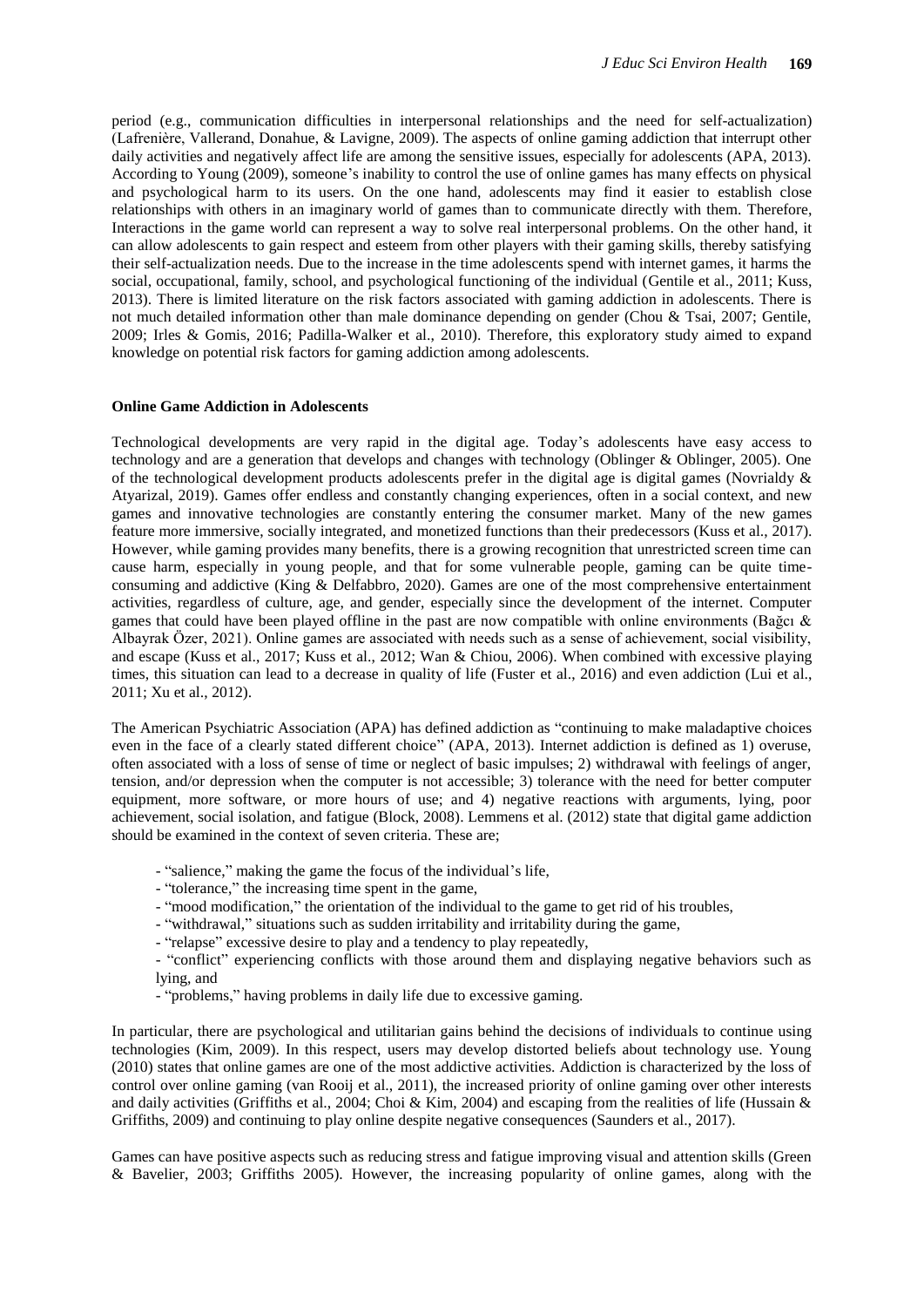increasing number of reported online gaming addiction cases, lead to some negative effects such as ignoring family responsibilities, neglecting work, health problems and committing crimes (Hsu et al., 2009; King et al., 2018). Griffiths et al. (2004) revealed that young gamers spend more time on online games than adult gamers and form stronger bonds. This shows that young people may be addicted to online games. Online games attract millions of players worldwide who spend a few hours a day. Such games can make users addicted, similar to substance abuse (Kuss et al., 2012). Online gaming addiction is becoming more and more widespread and is increasingly worrisome. In addition, the American Psychiatric Association (2013) explains that online game addiction is the constant and repetitive use of online games, which often leads to disruption of daily life. Young (2009) states that addiction to online games can have enormous consequences for the player. Gaming addicts willingly give up sleep, food, and real human contact to spend more time in the virtual world. Players are constantly alerted in the ever-changing virtual environment. The "just a few more minutes" approach can turn into hours as the game addict aims for the next challenge (Sherry et al., 2006). Game addicts need to play for a long time to gain superiority in the game. Teenagers who are addicted to online games have difficulty forming social relationships with their peers or other individuals. This is because young people spend too much time playing online games, thus reducing their opportunities for building relationships (Young, 2009).

Playing online games can also be done to avoid problems, but it is not a wise choice. Because continuing to avoid problems will not solve the problems (Grizzard et al., 2014). In the study conducted by Chung et al. (2019), approximately 6% of adolescents were categorized as a severely dependent group. Comparisons between groups showed that the addicted group started using the internet earlier than others. They have been reported to have higher levels of depression and aggression, as well as lower family cohesion and higher accessibility to computer cafes, and exposure to internet gaming advertising. It has also been observed that environmental factors have a greater effect on adolescents than family or school-related factors. Wan and Chiou (2006) conducted a qualitative study on why adolescents in Taiwan are addicted to internet games. Most interviewees stated that life without online games was"dark" and"boring."The interviewees stated that playing online games is just a "feeling of relaxation," "leisure time activities," "getting away from the present," "escaping from reality," "relaxing," "feeling like you are still working." In addition, adolescents stated that they see online gaming as the focal point of their lives. Yang and Tung (2007) reported that Taiwanese high school students, who are characterized by shyness, addiction, depression, and low self-esteem, have a higher tendency to become addicted to online games. In the study conducted by Ekinci et al. (2017) with high school students, it was seen that male students' digital game addiction was higher than female students. In addition, it was determined that the digital game addiction level of students who do not do sports is higher than those who do sports. It was concluded that students who have difficulty making use of their spare time also have high levels of digital game addiction. In the study conducted by Gentile et al. (2011), it was reported that depression, anxiety, social phobias, and low school performance are among the consequences of problematic gaming. In particular, most youth (84%) who were initially identified as problem players were still found to be problem players two years later. It has been observed that problematic games can often persist without intervention. In their research, Toker and Baturay (2016) found that socioeconomic status, smoking, playing online games, computer games, and maternal employment increase game addiction; and gender (female) and maternal education level decreased game addiction. They also revealed that game addiction significantly reduced GPA and self-esteem.

Online gaming addiction in adolescents affects various aspects of life such as psychological, health, academic, social, and financial (Billieux et al., 2008; Griffiths et al., 2012; King & Delfabbro, 2018; Lemmens et al., 2011; Novrialdy et al., 2019; Weinstein, 2010). Online gaming is an emotionally tiring and time-consuming activity. In order to create more time for the computer, game addicts avoid sleep, diet, exercise, hobbies, and socialization (Young, 2004; Dworak et al., 2007), family responsibilities, work, and health problems (Batthyány et al., 2009; Hsu et al., 2009; Young, 2009). They may experience some health problems such as back pain, eye strain, and repetitive stress because they do not take the time to get enough rest and nutrition they need (Young, 2009). The dangers that may arise due to addiction to online games include indifference to other activities (Oggins & Sammis, 2012), feeling restless when not playing games (Jannah et al., 2015), loss of control over time, decreased academic achievement, weakening of social relationships, financial and health problems. (Ghuman & Griffiths, 2012). In addition, it can cause many negative physical and psychological harms, such as social isolation, suicide, insomnia, hypertension, and death (Bruner & Bruner, 2006). In addition, a student's use of personal computers, smartphones, and video games is associated with negative psychosocial behaviors that affect student learning (Jeong & Kim, 2011; Heyoung et al., 2014; Schmitt & Livingston, 2015). A lack of understanding of the risks of online gaming addiction can keep adolescents stuck in online gaming addiction (Jeong & Kim, 2011; Novrialdy et al., 2019). According to Papec et al. (2015), one of the most important obstacles to the use of time is digital game addiction. Therefore, online gaming addiction has recently become a topic of increasing research interest. Less understanding of the risks of online gaming addiction may lead individuals to become trapped in online gaming addiction. Future studies can be conducted with more precise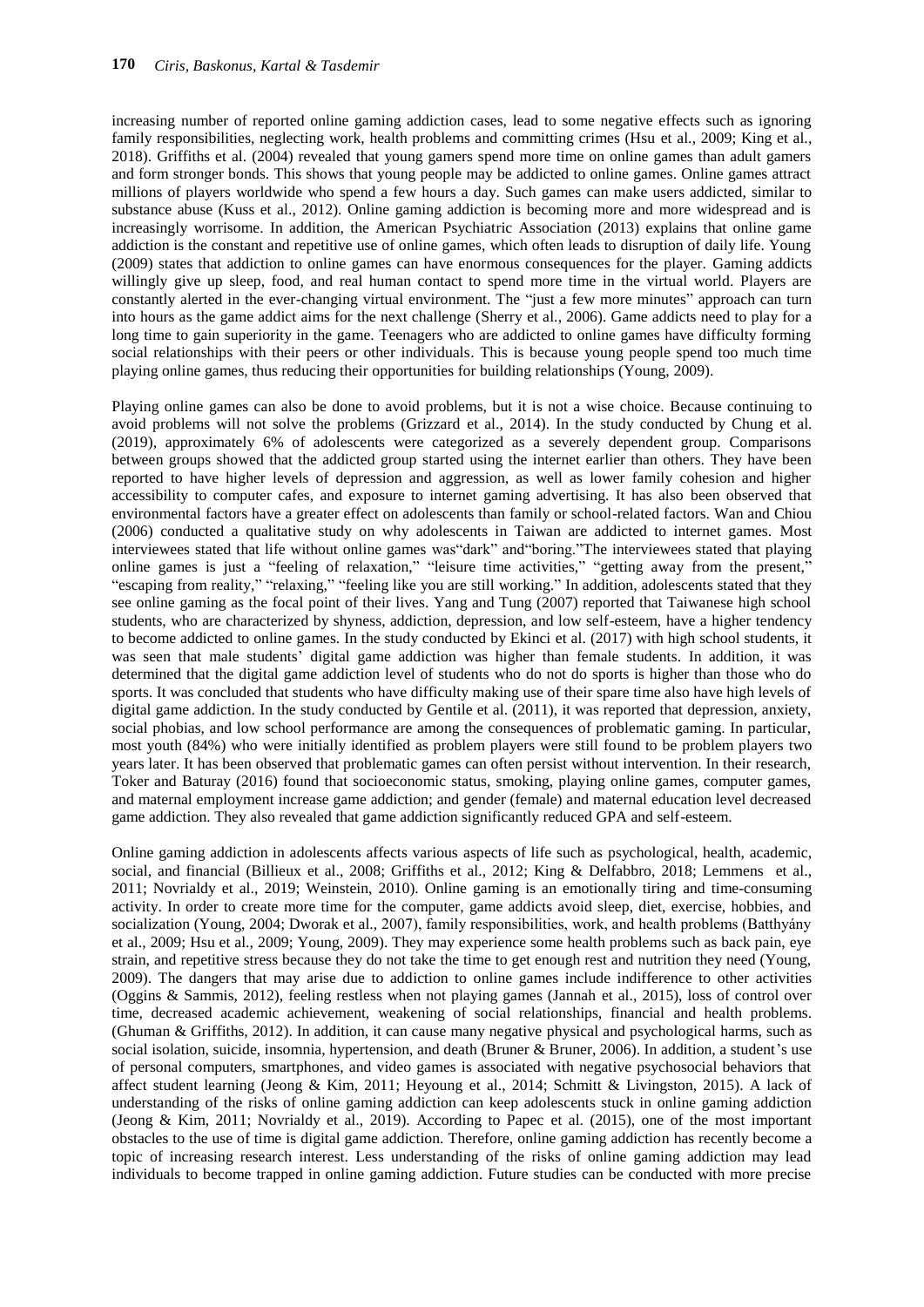measurements on the identified potential risk factors (Lam et al., 2009). This study aims to understand the antecedents of high school students' online game addiction risks. By understanding the antecedents of this condition, better prevention, screening, and intervention techniques can be developed. This also represents a gap that is intended to contribute to the literature. In this context, answers to the following questions were sought in the study.

- 1. What is the digital addiction level of high school students?
- 2. Does the digital addiction levels of high school students
	- a. vary according to gender characteristics?
	- b. vary by grade level?
	- c. vary according to family income status?
	- d. vary according to academic grade point averages?
	- e. vary according to mother's educational status?
	- f. vary according to father's educational status?
	- g. vary according to the time spent in the game?

#### **Method**

The survey method, one of the quantitative research methods, was used in the research. The survey method aims to determine the group's specific characteristics to be researched through a restricted population and to test the hypotheses about the nature of the relationships within this group. In survey studies that aim to describe a past or present situation as it is, a large number of people can be reached, especially in a short time, and the views of the participants can be described by researching on large samples (Fraenkel et al., 2011; Creswell, 2012). Within the scope of this research, high school students were considered a limited population, and their digital addiction levels as a phenomenon were tried to be described in terms of some independent variables. In this process, the personal opinions of high school students were taken through face-to-face applications. This process aims to increase the reliability of the obtained data.

#### **Study Group**

The target population of the research is high school students in secondary education institutions affiliated with the Ministry of National Education. The limited population of the research consists of students studying in public high schools in a province located in Central Anatolia in the 2019-2020 academic year. Within the scope of the research, 559 high school students randomly selected from this population formed the sample of the study.

Before determining the study sample, the sample group size was calculated using the Power analysis G Power statistical software (Faul et al. 2007). In this context, the digital game addiction scale was evaluated as the primary outcome parameter, and the target sample size was calculated as 495 was for the effect size (.2), Alpha (.05), and Power (.95) values obtained in previous studies. In addition, to generalize to a population of approximately 5000 people, it is sufficient to reach 357 people with at least .05 significance level and .05 deviation (URL-1). In this direction, 559 high school students in the study sample are sufficient for generalization to the restricted population.

During the data collection process, a total of 636 measurement tools were delivered to high school students, and the opinions of 559 students who were suitable for data entry were included in the scope of the study. The survey response rate was calculated as 87.8%. In order to make a healthy comment, the return rate of the survey is 70-80% (Büyüköztürk et al., 2017). In this context, it can be said that the data obtained within the scope of the study are suitable for making a healthy interpretation. Information about the students included in the study is given in Table 1.

While 237 (42.4%) of the high school students in the study group were female, 322 (57.6%) were male. In addition, 45.1% of the students are in 9th grade, 27.5% are in 10th grade, 18.4% are in 11th grade, and 8.9% are in 12th-grade. While the family income level of approximately 50% of the students in the study group is between 2501-5000 TL, their parents' education level is at the highest rate at the high school level. 241 (43.1%) of the students play for 1-2 hours, 147 (26.3%) of them play daily for 3-4 hours. In addition, the majority of students use mobile phones (n=446; 79.8%) as a means of playing games.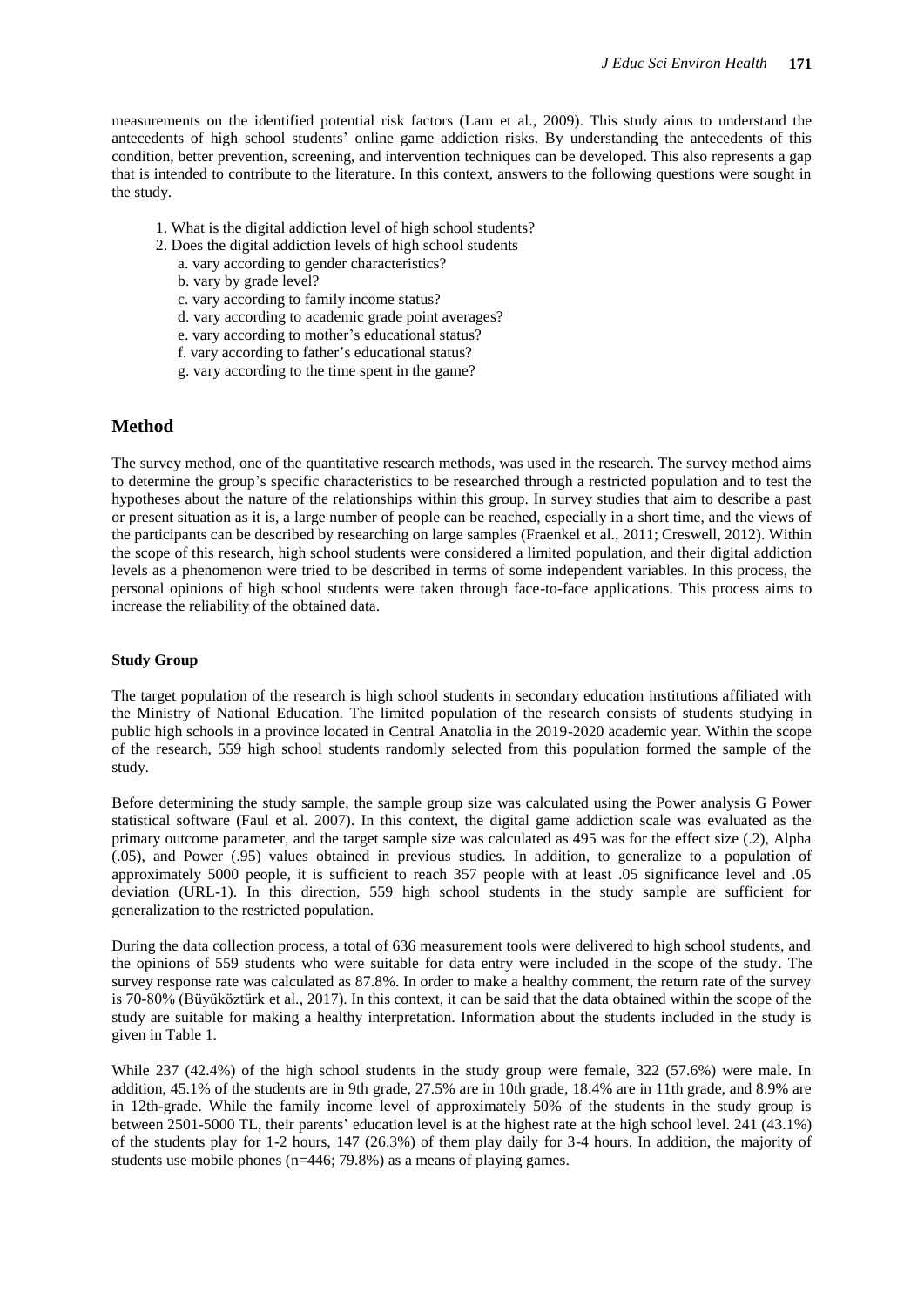| Independent<br>variables           |               | f   | $\frac{0}{0}$ | raoic r. Demographic information or ingli behoor statems in the state y group<br>Independent<br>variables |                     | f   | $\%$ |
|------------------------------------|---------------|-----|---------------|-----------------------------------------------------------------------------------------------------------|---------------------|-----|------|
| Gender                             | Female        | 237 | 42.4          |                                                                                                           | Primary             | 151 | 27.0 |
|                                    | Male          | 322 | 57.6          | Educational<br>status                                                                                     | Secondary           | 166 | 29.7 |
|                                    | 9. grade      | 252 | 45.1          | of the mothers                                                                                            | High School         | 168 | 30.1 |
| Grade Levels                       | $10.$ grade   | 154 | 27.5          |                                                                                                           | University          | 74  | 13.2 |
|                                    | 11. grade     | 103 | 18.4          |                                                                                                           | Primary             | 80  | 14.3 |
|                                    | 12. grade     | 50  | 8.9           | Educational<br>status                                                                                     | Secondary           | 126 | 22.5 |
|                                    | $0-2500$ TL   | 168 | 30.1          | of the fathers                                                                                            | <b>High School</b>  | 200 | 35.8 |
|                                    | 2501-5000 TL  | 282 | 50.4          |                                                                                                           | University          | 153 | 27.4 |
| Family income                      | 5001-7500 TL  | 69  | 12.3          |                                                                                                           | hour and<br>less    | 23  | 4.1  |
|                                    | $7500 - + TL$ | 40  | 7.2           |                                                                                                           | 1-2 hours           | 241 | 43.1 |
|                                    | $25 - 54$     | 56  | 10.0          | Time spent in game                                                                                        | 3-4 hours           | 147 | 26.3 |
|                                    | 55-69         | 168 | 30.1          |                                                                                                           | 5-6 hours           | 83  | 14.8 |
| Academic<br>grade<br>point average | 70-84         | 176 | 31.5          |                                                                                                           | 7 hours and<br>more | 65  | 11.6 |
|                                    | 85-100        | 159 | 28.4          |                                                                                                           |                     |     |      |
|                                    | Mobile phone  | 446 | 79.8          |                                                                                                           |                     |     |      |
| Gaming tools                       | Computer      | 113 | 20.2          |                                                                                                           |                     |     |      |

Table 1. Demographic information of high school students in the study group

#### **Data Collection Tools**

"Personal Information Form (PIF)" developed by the researchers and "Game Addiction Scale for Adolescents" adapted into Turkish by Ilgaz (2015) were used as data collection tools in the research. The aim of PIF is to collect data on independent variables (gender, class level, income status, etc.) that are considered to be a factor in students' digital addiction, which is considered as the dependent variable within the scope of the study (Young, 2009; Jeong & Kim, 2011; Irles & Gomis, 2016; Toker & Baturay, 2016; Ekinci et al., 2017; King & Delfabbro, 2018; Novrialdy et al., 2019; Chung et al., 2019). In addition, the "Game Addiction Scale for Adolescents," which was originally developed by Lemmens et al. (2009) and adapted into Turkish by Ilgaz (2015), was used to determine digital game addictions of high school students. It is one of the most cited and widely used scales. This scale is also common in representation compared to other scales.

The scale consists of 21 items and seven factors. The 7 factors and reliability coefficients in the scale are as follows: 1. factor: Salience,  $\alpha = .78$ ; 2nd factor: durability factor,  $\alpha = .79$ ; 3rd factor: mood modification factor,  $\alpha$ =.66; 4th factor: withdrawal factor,  $\alpha$ =.74; 5th factor: relapse factor,  $\alpha$ =.85; 6th factor: conflict factor,  $\alpha$ =.83; 7th factor: problems factor,  $\alpha = 62$ . The Cronbach Alpha internal consistency coefficient for the overall scale was calculated as .92. There are three items in each factor. The scoring of the scale is in a 5-point Likert type, and the scorings are "Never (1), Rarely (2), Sometimes (3), Often (4) and Very Often (5)". The internal reliability coefficient of the scale used in the research was recalculated and calculated as .87. These results show that the measurement tool will give reliable results within the scope of the study (Kalaycı, 2010).

In addition, the scores obtained by high school students in the Game Addiction Scale were recalculated by taking into account the Likert interval used by Hazar and Hazar (2017) in determining their digital game addiction levels. The digital game addiction ranges used in the study are as follows: "1-21: Normal group, 22- 42: Low-risk group, 43-63: Risky group, 64-84: Addicted group, 85-105:Highly addicted group", and they are converted to discontinuous data format.

#### **Analysis of Data**

Both descriptive and relational analyses were used together to analyze the data. Frequency (f), percentage (%), standard deviation (SD) values were used to determine the digital addiction levels of high school students within the scope of descriptive analysis. Before examining the digital addiction levels of high school students according to their demographic information, it was examined whether the data showed a normal distribution.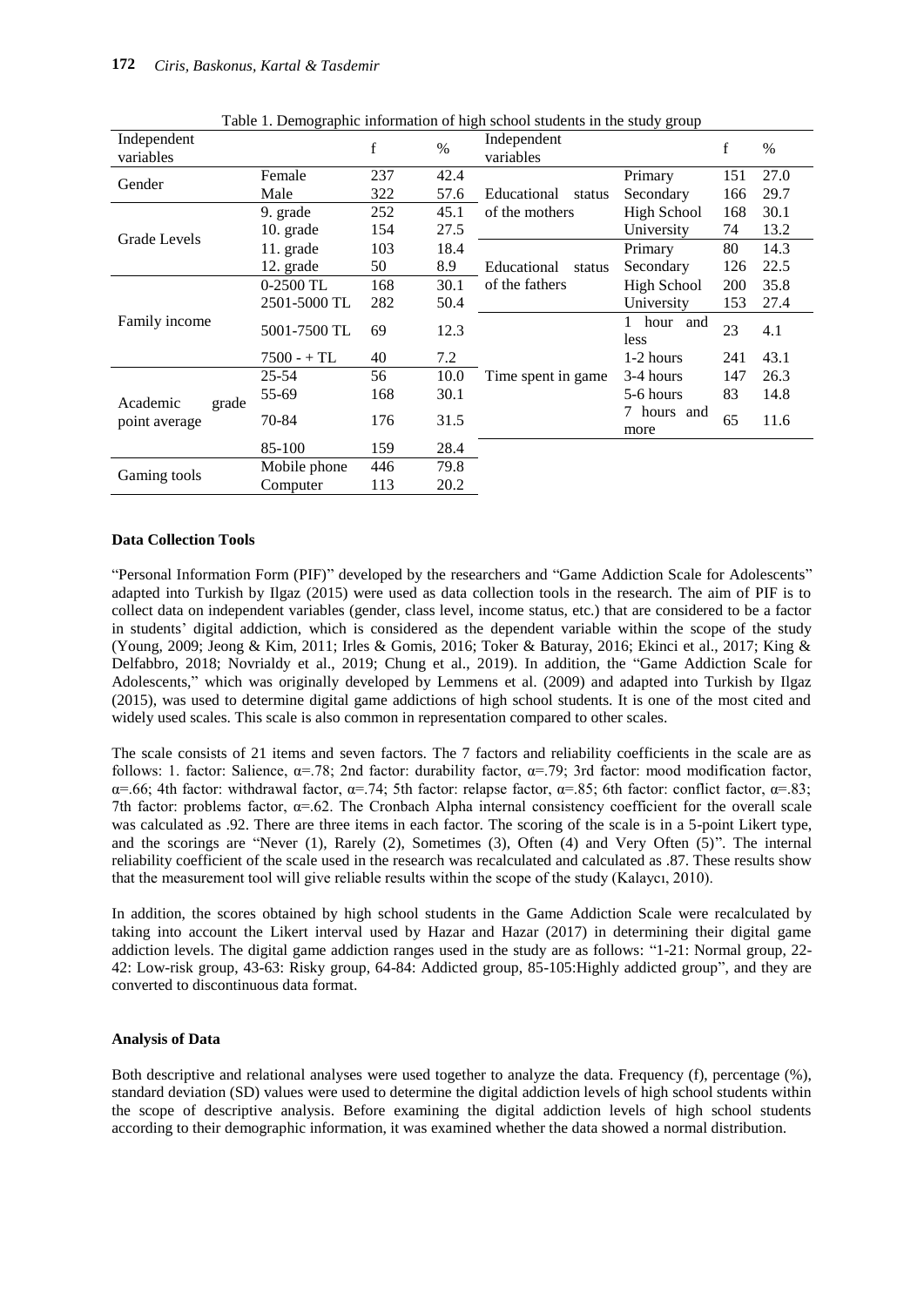|                    | Table 2. The Hildings of hormal distribution |         |
|--------------------|----------------------------------------------|---------|
|                    |                                              | Values  |
| Mean               |                                              | 2.2062  |
| Median             |                                              | 2.1429  |
| Mod                |                                              | 2.00    |
| <b>Skewness</b>    |                                              | .396    |
| Kurtosis           |                                              | $-.628$ |
|                    | <b>Statistic</b>                             | .077    |
|                    |                                              | .000    |
| Kolmogorov-Smirnov |                                              |         |

Table 2. The findings of normal distribution

When the normal distribution data on digital addiction of high school students in Table 2 are examined, it is seen that the mean, mode, and median values are not close to each other. In addition, the skewness value of the data is ,396, while the kurtosis value is -.628. Kolmogorov-Smirnov value is statistically significant (p<.05). The normal distribution is symmetrical, and it is the distribution whose mean-mode-median values are equal to each other. In addition, the insignificance of the Kolmogorov-Smirnov test for studies with a sample size of more than 50 is interpreted as a normal distribution (Kalaycı, 2010). These findings obtained in Table 2 can be interpreted as the data set does not show a normal distribution. In line with all these data obtained, the Mann-Whitney U test was used while examining the digital addiction levels of high school students according to twopore variables such as gender and game-playing tool. The Kruskal Wallis test was used to examine digital game addictions of students according to more than two porous variables such as grade level and family income level. The z value was used to calculate the effect size (r) for significant differences. If  $N=$  the total number of samples, the effect size value can be calculated using the formula  $r=z/\sqrt{N}$  (Pallant, 2020). According to Cohen (1988) criteria, it was interpreted as .1=small, .3=medium, .5=large effect size values.

### **Results**

Digital game addictions and distributions of high school students are given in graphic 1.



Graphic 1. Digital game addiction levels of high school students

The scores of the high school students in the study sample from the digital game addiction scale were collected under five groups (normal, addicted, low-risk, risky, high-risk) and transformed into a categorical one. According to the data obtained, it was determined that high school students were highest in the risk group (255, 45.6%), low-risk group (247, 44.2%), and addictive group (57, 10.2%), respectively. In addition, it was determined that there were no students in the normal group and at the very risky level.



Graphic 2. Digital game addiction levels of high school students in sub-dimensions

When digital game addictions of high school students were examined in the context of the sub-dimensions that make up the game addiction scale for adolescents, the highest level was observed in the dimensions of mood modification ( $\bar{x} = 2.71$ ), tolerance ( $\bar{x} = 2.43$ ), and salience ( $\bar{x} = 2.36$ ), respectively. The lowest averages were in the withdrawal ( $\bar{x}$  =1.9) and conflict ( $\bar{x}$  =1.9) dimensions. These findings show that high school students experience many mood states in the game at a high level. They apply to the game to get rid of their troubles, the time spent playing the game is starting to increase, and the gameplay has become an important focus in the lives of the students. In addition, it can be said that high school students rarely experience conflicts with other people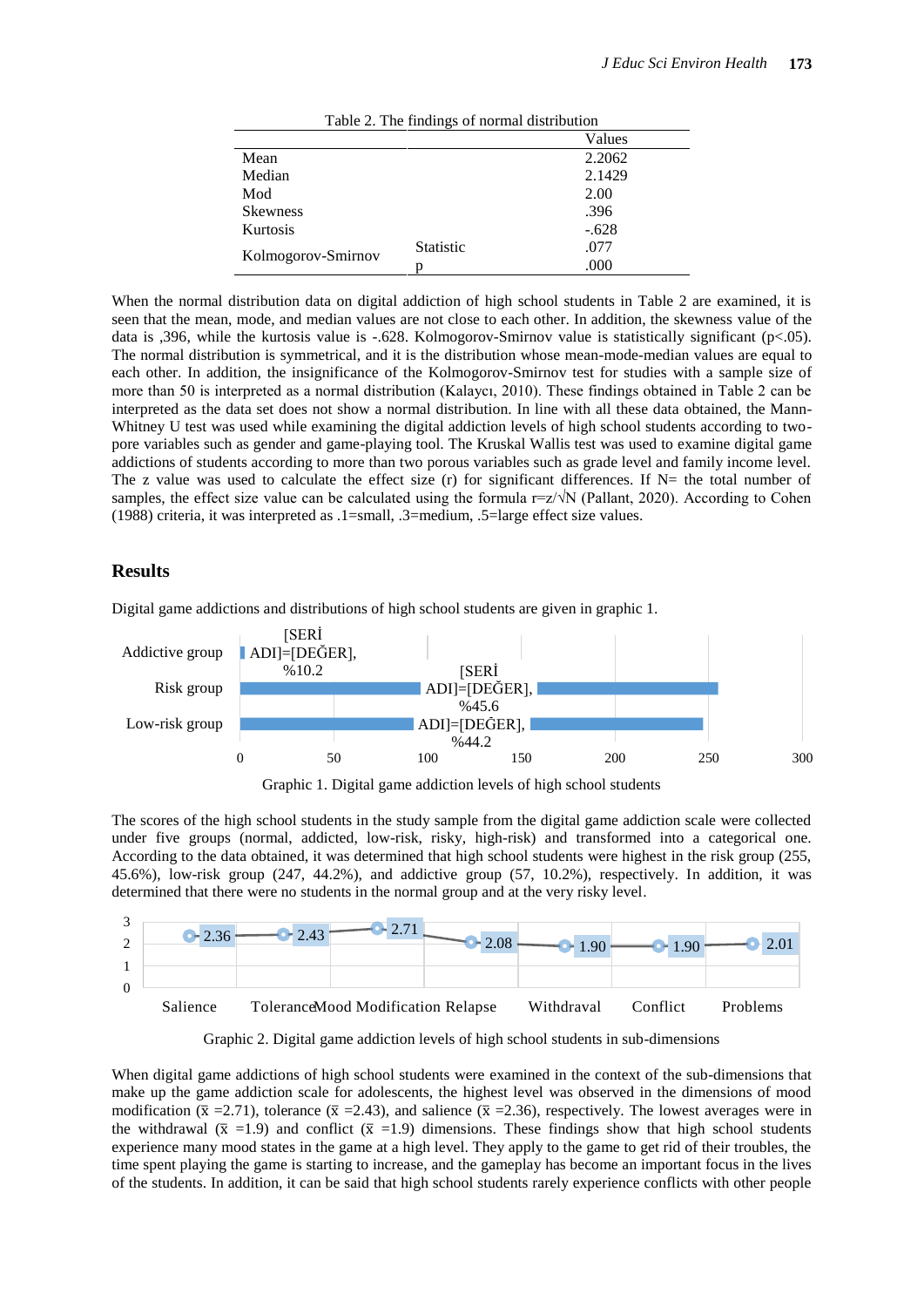around them due to unpleasant situations such as sudden irritability and anger during the game and excessive playing.

|              | Gender | N   | MS.    | SS.      | U              | Ζ        | $\mathbf{D}$ | Effect size (r) |
|--------------|--------|-----|--------|----------|----------------|----------|--------------|-----------------|
| Salience     | Female | 237 | 245.18 | 58108.50 | 29905.5        | $-4.403$ | .000         | .186            |
|              | Male   | 322 | 305.63 | 98411.50 |                |          |              |                 |
| Tolerance    | Female | 237 | 264.02 | 62573.50 | 34370.5        | $-2.019$ | .044         | .085            |
|              | Male   | 322 | 291.76 | 93946.50 |                |          |              |                 |
| Mood         | Female | 237 | 263.48 | 62445.50 | 34242.5 -2.085 |          | .037         | .088            |
| Modification | Male   | 322 | 292.16 | 94074.50 |                |          |              |                 |
| Relapse      | Female | 237 | 249.02 | 59017.00 | 30814.0        | $-3.925$ | .000         | .166            |
|              | Male   | 322 | 302.80 | 97503.00 |                |          |              |                 |
| Withdraval   | Female | 237 | 255.97 | 60665.50 | 32462.5        | $-3.085$ | .002         | .130            |
|              | Male   | 322 | 297.68 | 95854.50 |                |          |              |                 |
| Conflict     | Female | 237 | 275.57 | 65311.00 | 37108.0        | $-.563$  | .573         |                 |
|              | Male   | 322 | 283.26 | 91209.00 |                |          |              |                 |
| Problems     | Female | 237 | 271.75 | 64405.50 | 36202.5        | $-1.046$ | .296         |                 |
|              | Male   | 322 | 286.07 | 92114.50 |                |          |              |                 |

Table 3. Findings related to digital game addiction levels of high school students by gender

In Table 3, when the digital addiction levels of high school students are examined according to their gender characteristics, it is generally seen that males' digital addiction is higher in each dimension. However, the difference in means between groups in (U=29905.5, p=.000, r=.186), tolerance (U=34370.5, p=044, r=.085), change in status (U=34242.5, p=.037, r=.088), relapse (U=30814, p=.000, r=.166) and withdrawal (U=32462.5,  $p=002$ ,  $r=.130$ ) dimensions was significant in favor of male students, whereas the means between groups were not statistically significant in conflict (U=37108, p=.573) and problems (U=36202.5, p=.296) dimensions. Significant differences have small effect sizes. These findings obtained shows that the game became the focal point in male student's lives, the time spent playing the game started to increase gradually, they experienced the game as fun, they could experience sudden moodiness and irritability during the game, and they could not control their desire to play excessively and started playing games again and again.

Table 4. Findings related to digital game addiction levels of high school students by game playing tools

|              | Game Playing Tool | N   | <b>MS</b> | <b>SS</b> | U       | Z        | p     | Effect<br>(r) | <b>Size</b> |
|--------------|-------------------|-----|-----------|-----------|---------|----------|-------|---------------|-------------|
| Salience     | Mobile Phone      | 446 | 269.80    | 120329.50 | 20648.5 | $-2.988$ | .003  | .126          |             |
|              | Computer          | 113 | 320.27    | 36190.50  |         |          |       |               |             |
| Tolerance    | Mobile Phone      | 446 | 268.20    | 119618.50 | 19937.5 | $-3.452$ | .001  | .146          |             |
|              | Computer          | 113 | 326.56    | 36901.50  |         |          |       |               |             |
| Mood         | Mobile Phone      | 446 | 266.78    | 118985.50 | 19304.5 | $-3.864$ | .000. | .163          |             |
| Modification | Computer          | 113 | 332.16    | 37534.50  |         |          |       |               |             |
|              | Mobile Phone      | 446 | 273.21    | 121852.50 | 22171.5 | $-1.992$ | .046  | .084          |             |
| Relapse      | Computer          | 113 | 306.79    | 34667.50  |         |          |       |               |             |
| Withdraval   | Mobile Phone      | 446 | 272.08    | 121346.50 | 21665.5 | $-2.356$ | .018  | .099          |             |
|              | Computer          | 113 | 311.27    | 35173.50  |         |          |       |               |             |
| Conflict     | Mobile Phone      | 446 | 272.41    | 121493.50 | 21812.5 | $-2.237$ | .025  | .094          |             |
|              | Computer          | 113 | 309.97    | 35026.50  |         |          |       |               |             |
|              | Mobile Phone      | 446 | 270.99    | 120860.00 | 21179.0 | $-2.647$ | .008  | .111          |             |
| Problems     | Computer          | 113 | 315.58    | 35660.00  |         |          |       |               |             |

When digital addiction is examined in terms of gaming tools, it has been determined that students who play games with computers are generally more addicted than students who play mobile phones. The difference between the mean rank in each dimension differs in favor of the students playing games with the computer. These findings show that especially games played via computer cause more digital addiction. It can be said that students who play games with the computer focus on the game more, the time spent on the game is getting more and more, the game becomes more fun, and they embrace playing games more, the unwanted psychological and physiological situations increase during the game, they experience conflict with the individuals around them, and they started to have problems in areas of responsibility such as school as a result of excessive gaming behavior.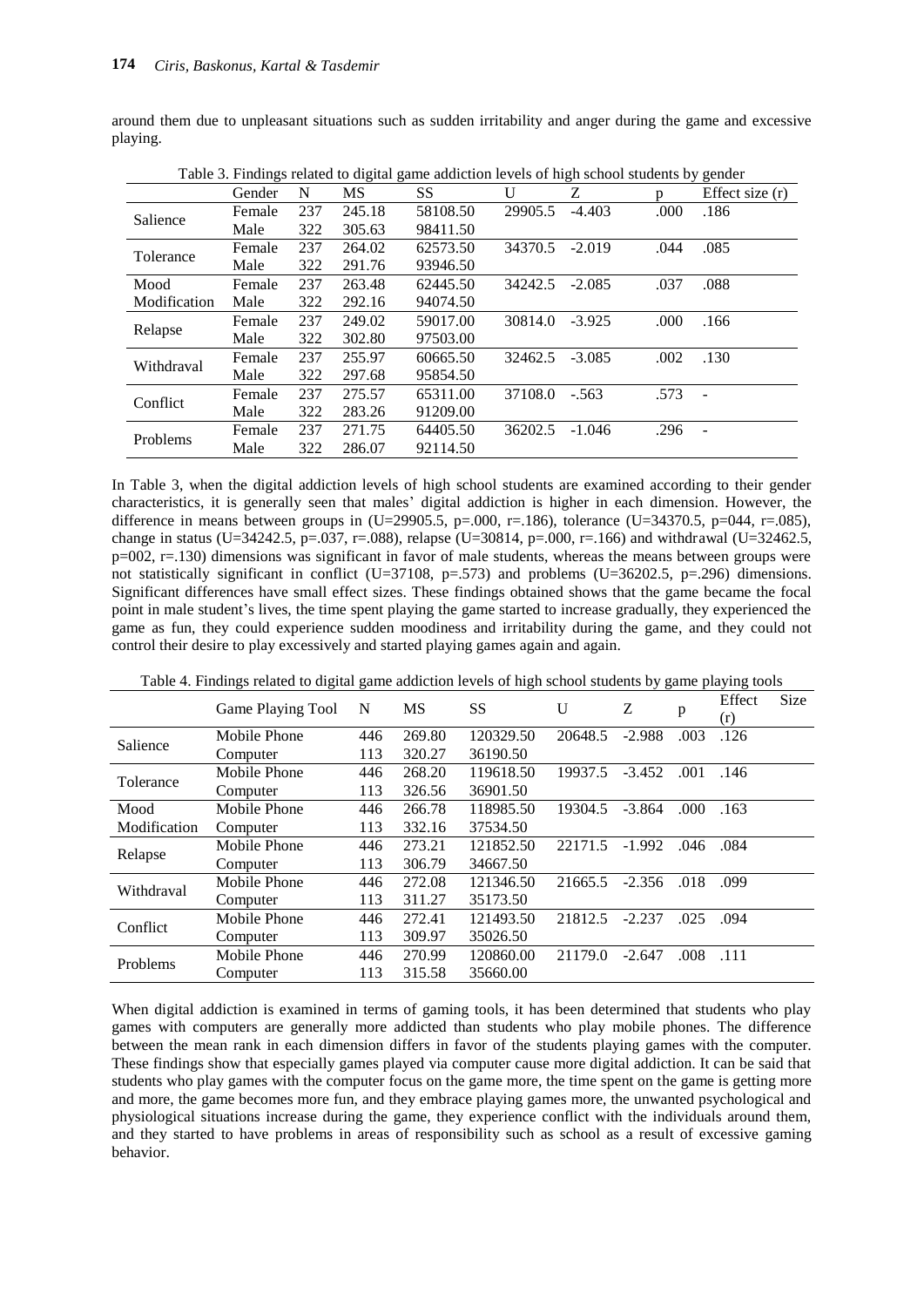|              | Grade Levels                                                                                        | N                | <b>MS</b> |       | df             | р               |
|--------------|-----------------------------------------------------------------------------------------------------|------------------|-----------|-------|----------------|-----------------|
|              | $\sqrt[1]{9}$ .grade                                                                                | 252              | 279.98    | 1.765 | $\overline{3}$ | .623            |
| Salience     | $210$ .grade                                                                                        | 154              | 285.48    |       |                |                 |
|              | $311.\text{grade}$                                                                                  | 103              | 285.22    |       |                |                 |
|              | $412.\text{grade}$                                                                                  | 50               | 252.44    |       |                |                 |
|              | <sup>1</sup> 9.grade                                                                                | 252              | 275.20    | .423  | 3              | .935            |
|              | $210$ .grade                                                                                        | 154              | 283.50    |       |                |                 |
| Tolerance    | $311.\text{grade}$                                                                                  | 103              | 283.44    |       |                |                 |
|              | $412$ .grade                                                                                        | 50               | 286.32    |       |                |                 |
|              | $\overline{^{1}9}$ .grade                                                                           | 252              | 282.17    | 2.620 | $\overline{3}$ | .454            |
| Mood         | $210$ .grade                                                                                        | 154              | 264.15    |       |                |                 |
| Modification | $311.\text{grade}$                                                                                  | 103              | 296.06    |       |                |                 |
|              | $412.\text{grade}$                                                                                  | 50               | 284.81    |       |                |                 |
|              | $\overline{^{1}9}$ .grade                                                                           | 252              | 284.71    | .642  | 3              | .887            |
|              | $210$ .grade                                                                                        | 154              | 274.48    |       |                |                 |
| Relapse      | $311.\text{grade}$                                                                                  | 103              | 281.94    |       |                |                 |
|              | $412$ .grade                                                                                        | 50               | 269.25    |       |                |                 |
|              | $\overline{9.}$ grade                                                                               | $\overline{252}$ | 282.38    | .529  | $\overline{3}$ | .913            |
|              | $210$ .grade                                                                                        | 154              | 277.42    |       |                |                 |
| Withdraval   | $311.\text{grade}$                                                                                  | 103              | 284.45    |       |                |                 |
|              | $412.\text{grade}$                                                                                  | 50               | 266.81    |       |                |                 |
|              | $\sqrt[1]{9}$ .grade                                                                                | 252              | 279.73    | 3.802 | 3              | .284            |
|              | $210$ .grade                                                                                        | 154              | 263.32    |       |                |                 |
| Conflict     | $311.\text{grade}$                                                                                  | 103              | 302.39    |       |                |                 |
|              | $412$ .grade                                                                                        | 50               | 286.63    |       |                |                 |
|              | $\sqrt[1]{9}$ .grade                                                                                | 252              | 277.05    | ,769  | 3              | ,857            |
|              | $210$ .grade                                                                                        | 154              | 280.28    |       |                |                 |
| Problems     | $311.\text{grade}$                                                                                  | 103              | 277.86    |       |                |                 |
|              | $412.\text{grade}$                                                                                  | 50               | 298.44    |       |                |                 |
|              | Table 6. Findings related to digital game addiction levels of high school students by family income |                  |           |       | The course of  | th <sub>0</sub> |

| Table 5. Findings related to digital game addiction levels of high school students by grade levels |  |  |
|----------------------------------------------------------------------------------------------------|--|--|
|                                                                                                    |  |  |

|              | s renned to digital gaine addressen it was of high sensor statemes<br>Family income | N   | <b>MS</b> | $\chi^2$ | df p           |      | The<br>of<br>the<br>source<br>difference, Effect Size (r) |
|--------------|-------------------------------------------------------------------------------------|-----|-----------|----------|----------------|------|-----------------------------------------------------------|
|              | $10-2500$ TL                                                                        | 168 | 260.13    | 8.116    | $\mathfrak{Z}$ | .044 | $3>1, r=.189$                                             |
|              | $22501 - 5000$ TL                                                                   | 282 | 281.18    |          |                |      |                                                           |
| Salience     | $35001$ -7500 TL                                                                    | 69  | 325.32    |          |                |      |                                                           |
|              | $47500$ and above TL                                                                | 40  | 276.95    |          |                |      |                                                           |
|              | $10-2500$ TL                                                                        | 168 | 262.61    | 10.252 3 |                | .017 | $3>1, r=.188$                                             |
|              | $22501 - 5000$ TL                                                                   | 282 | 273.89    |          |                |      |                                                           |
| Tolerance    | $35001$ -7500 TL                                                                    | 69  | 327.72    |          |                |      |                                                           |
|              | $47500$ and above TL                                                                | 40  | 313.81    |          |                |      |                                                           |
|              | $10-2500$ TL                                                                        | 168 | 263.49    | 7.614    | 3              | .055 |                                                           |
| Mood         | $22501 - 5000$ TL                                                                   | 282 | 275.76    |          |                |      |                                                           |
| Modification | $35001 - 7500$ TL                                                                   | 69  | 314.02    |          |                |      |                                                           |
|              | $47500$ and above TL                                                                | 40  | 320.55    |          |                |      |                                                           |
|              | $10-2500$ TL                                                                        | 168 | 267.15    | 7.124    | 3              | .068 |                                                           |
|              | $22501 - 5000$ TL                                                                   | 282 | 276.12    |          |                |      |                                                           |
| Relapse      | $35001$ -7500 TL                                                                    | 69  | 326.72    |          |                |      |                                                           |
|              | $47500$ and above TL                                                                | 40  | 280.68    |          |                |      |                                                           |
|              | $10-2500$ TL                                                                        | 168 | 285.01    | 2.725    | 3              | .436 |                                                           |
| Withdraval   | $22501 - 5000$ TL                                                                   | 282 | 271.80    |          |                |      |                                                           |
|              | $35001$ -7500 TL                                                                    | 69  | 281.99    |          |                |      |                                                           |
|              | $47500$ and above TL                                                                | 40  | 313.38    |          |                |      |                                                           |
|              | $10-2500$ TL                                                                        | 168 | 266.04    | 6.359    | 3              | .095 |                                                           |
| Conflict     | $22501 - 5000$ TL                                                                   | 282 | 275.61    |          |                |      |                                                           |
|              | $35001 - 7500$ TL                                                                   | 69  | 307.36    |          |                |      |                                                           |
|              | $47500$ and above TL                                                                | 40  | 322.40    |          |                |      |                                                           |
| Problems     | $10-2500$ TL                                                                        | 168 | 271.83    | 1.402    | 3              | .705 |                                                           |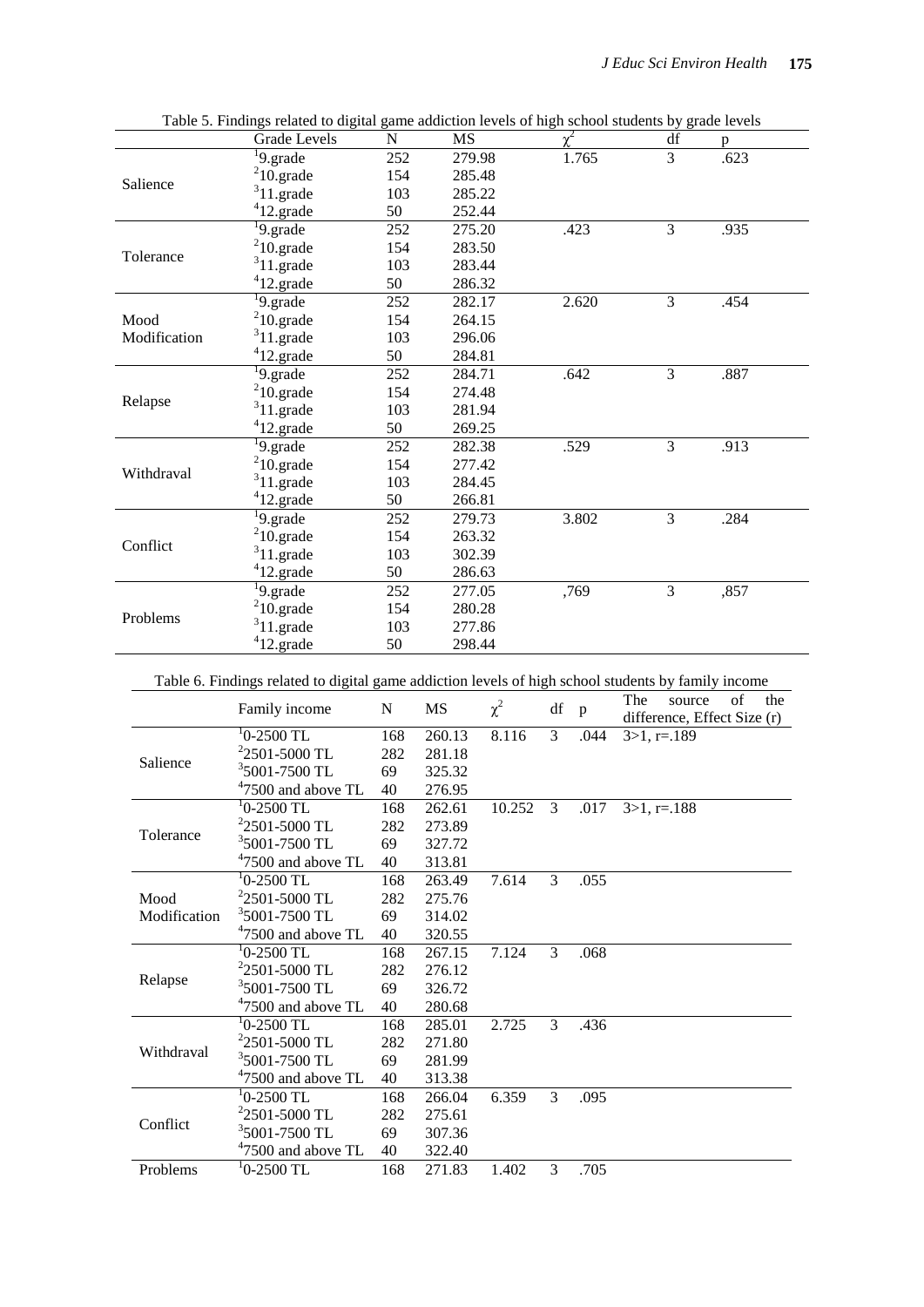| $22501 - 5000$ TL         | 282 | 279.41 |
|---------------------------|-----|--------|
| $35001 - 7500$ TL         | 69  | 297.99 |
| $47500$ and above TL $40$ |     | 287.46 |

Digital game addiction levels of high school students do not change significantly in each dimension according to their grade levels. In particular, this finding shows that students' grade levels are not a factor influencing their digital addiction. The digital addiction levels of the students in each class are equal to each other.

When Table 6 is examined, it is seen that the highest rank average of high school students' digital addiction levels according to their family income status is seen in the children of families with an income of 5001-7500 TL and 7500 TL and above, while it is seen that it occurs lowest in children with a family income of 0-2500 TL. In terms of salience and tolerance, the difference between the mean rank of the groups was in favor of the income of 5001-7500 TL families among families with an income of 5001-7500 TL and families with an income of 0-2500 TL. These significant differences have a small effect size. These findings show that the family income level is an effective variable on digital addictions, especially in the salience and tolerance dimensions of high school students, and show that children's digital addictions increase with the increase in the family's income level. It can be interpreted that play has become the most important focus in life, especially for children from families with high incomes, and the frequency of children's playing and the time spent playing games are starting to increase.

|              | Academic grade     |     |           |          |    |              | The<br>of<br>the<br>source        |
|--------------|--------------------|-----|-----------|----------|----|--------------|-----------------------------------|
|              | point average      | N   | <b>MS</b> | $\chi^2$ | df | $\mathbf{p}$ | difference, Effect<br>Size<br>(r) |
|              | $\frac{2}{25-54}$  | 56  | 269.07    | 5.869    | 3  | .118         |                                   |
| Salience     | $355 - 69$         | 168 | 297.23    |          |    |              |                                   |
|              | $470 - 84$         | 176 | 287.78    |          |    |              |                                   |
|              | $585 - 100$        | 159 | 257.04    |          |    |              |                                   |
|              | $\frac{2}{25}$ -54 | 56  | 256.83    | 2.123    | 3  | .547         |                                   |
| Tolerance    | $355 - 69$         | 168 | 287.01    |          |    |              |                                   |
|              | $470 - 84$         | 176 | 287.00    |          |    |              |                                   |
|              | $585 - 100$        | 159 | 273.01    |          |    |              |                                   |
|              | $^{2}$ 25-54       | 56  | 280.71    | .592     | 3  | .898         |                                   |
| Mood         | $355 - 69$         | 168 | 273.14    |          |    |              |                                   |
| Modification | $470 - 84$         | 176 | 280.19    |          |    |              |                                   |
|              | $585 - 100$        | 159 | 286.79    |          |    |              |                                   |
|              | $^{2}$ 25-54       | 56  | 276.29    | 4.874    | 3  | .181         |                                   |
|              | $355 - 69$         | 168 | 297.26    |          |    |              |                                   |
| Relapse      | $470 - 84$         | 176 | 283.87    |          |    |              |                                   |
|              | $585 - 100$        | 159 | 258.79    |          |    |              |                                   |
|              | $\frac{2}{2}$ 5-54 | 56  | 301.44    | 9.331    | 3  | 025          | $3 > 4$ , r=.108                  |
| Withdraval   | $355 - 69$         | 168 | 305.04    |          |    |              | $3 > 5$ , r=.157                  |
|              | $470 - 84$         | 176 | 270.11    |          |    |              |                                   |
|              | $585 - 100$        | 159 | 256.94    |          |    |              |                                   |
|              | $\frac{2}{2}$ 5-54 | 56  | 263.42    | 1.624    | 3  | .654         |                                   |
| Conflict     | $355 - 69$         | 168 | 277.34    |          |    |              |                                   |
|              | $470 - 84$         | 176 | 291.28    |          |    |              |                                   |
|              | $585 - 100$        | 159 | 276.17    |          |    |              |                                   |
|              | $\frac{2}{25}$ -54 | 56  | 310.87    | 2.380    | 3  | .497         |                                   |
| Problems     | $355 - 69$         | 168 | 279.08    |          |    |              |                                   |
|              | $470 - 84$         | 176 | 275.50    |          |    |              |                                   |
|              | $585 - 100$        | 159 | 275.08    |          |    |              |                                   |

Table 7. Findings related to digital game addiction levels of high school students by academic grade point

average

When the digital game addiction levels of high school students were examined according to their academic success grades, it was determined that the digital game addiction levels of the students did not change according to their academic success grades. However, students with an academic grade point average (GPA) of 25-54 ( $\bar{x}$ =301.44, n=56) and 55-69 ( $\bar{x}$  =305.04, n=168) in the withdrawal dimension have high levels of digital addiction. The means between groups were statistically significant ( $\chi^2$ =9.331, p=.025, r=.108, r=.157). The significant difference was in favor of students with a grade point average of 55-69 between students with a grade point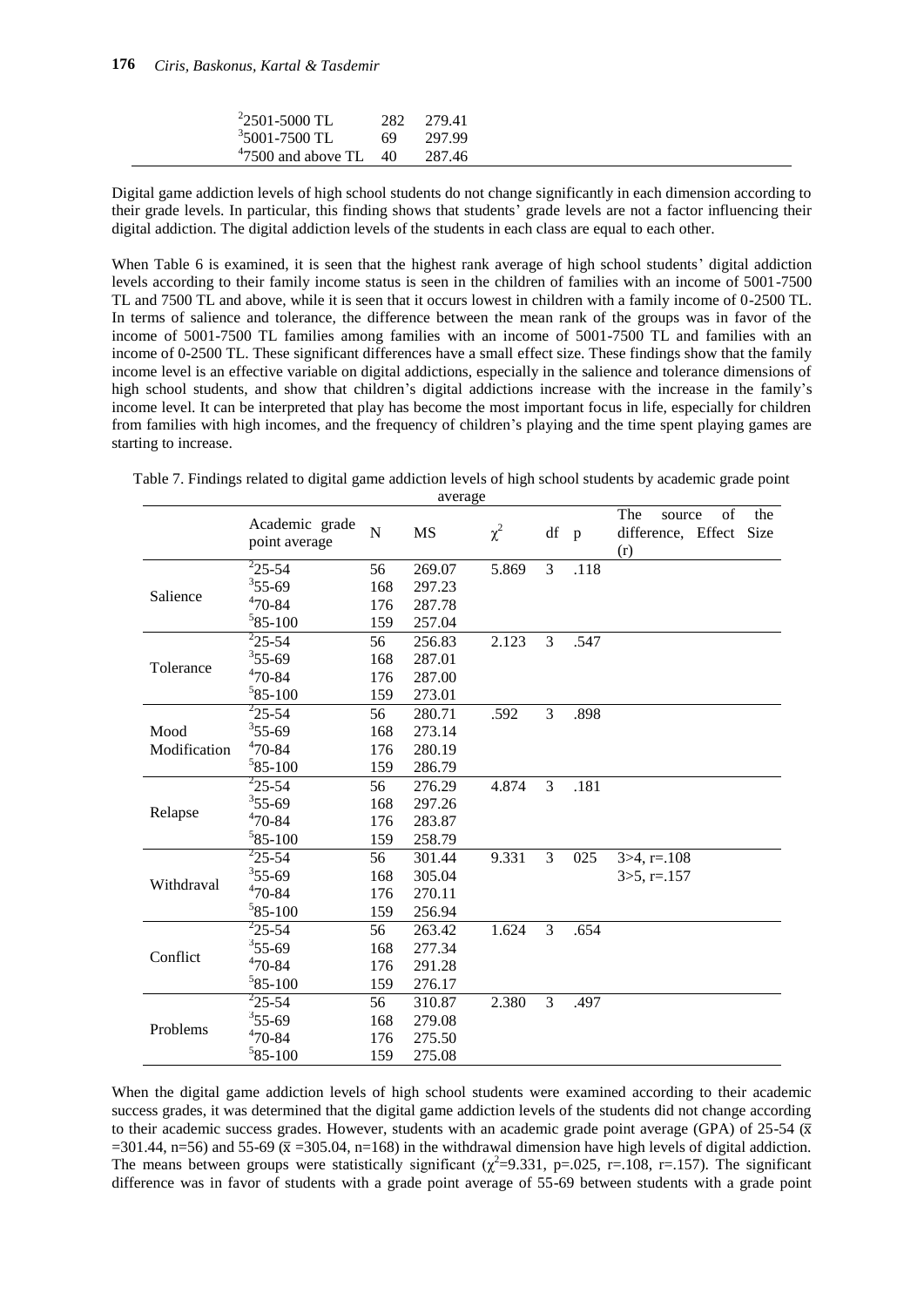average of 55-69 and students with a grade point average of 70-84 and 85-100. These significant differences have a small effect size. Although the findings show that the students' academic GPA does not affect their digital addiction in general, it is seen that students with a low GPA in the withdrawal sub-dimension have digital game addiction. This shows that students with low-grade point averages exhibit unpleasant situations such as sudden irritability and anger during the game.

| Time spent in the<br>The source of<br>$\overline{N}$<br>$\chi^2$<br><b>MS</b><br>df<br>p<br>the difference<br>game<br>$\overline{23}$<br>1 hour and less<br>52.051<br>$\overline{4}$<br>160.87<br>.000<br>3,4,5>2,1<br>$2$ 1-2 hours<br>241<br>242.82<br>2 > 1<br>$3$ 3-4 hours<br>Salience<br>147<br>293.01<br>4 > 3<br>$4$ 5-6 hours<br>83<br>352.48<br>$5$ 7 hours and more<br>65<br>338.03 |
|------------------------------------------------------------------------------------------------------------------------------------------------------------------------------------------------------------------------------------------------------------------------------------------------------------------------------------------------------------------------------------------------|
|                                                                                                                                                                                                                                                                                                                                                                                                |
|                                                                                                                                                                                                                                                                                                                                                                                                |
|                                                                                                                                                                                                                                                                                                                                                                                                |
|                                                                                                                                                                                                                                                                                                                                                                                                |
|                                                                                                                                                                                                                                                                                                                                                                                                |
|                                                                                                                                                                                                                                                                                                                                                                                                |
|                                                                                                                                                                                                                                                                                                                                                                                                |
| $\frac{1}{1}$ hour and less<br>$\overline{23}$<br>204.72<br>31.938<br>.000<br>3,4,5>2,1<br>$\overline{4}$                                                                                                                                                                                                                                                                                      |
| $2$ 1-2 hours<br>241<br>246.86                                                                                                                                                                                                                                                                                                                                                                 |
| $3$ 3-4 hours<br>Tolerance<br>147<br>293.77                                                                                                                                                                                                                                                                                                                                                    |
| $4$ 5-6 hours<br>83<br>332.13                                                                                                                                                                                                                                                                                                                                                                  |
| $5$ 7 hours and more<br>65<br>331.82                                                                                                                                                                                                                                                                                                                                                           |
| $\frac{1}{1}$ hour and less<br>23<br>225.78<br>10.684<br>.030<br>3,4,5>2,1<br>$\overline{4}$                                                                                                                                                                                                                                                                                                   |
| $2$ 1-2 hours<br>241<br>261.68                                                                                                                                                                                                                                                                                                                                                                 |
| Mood<br>$3$ 3-4 hours<br>147<br>293.85                                                                                                                                                                                                                                                                                                                                                         |
| Modification<br>$4$ 5-6 hours<br>83<br>297.17                                                                                                                                                                                                                                                                                                                                                  |
| $5$ 7 hours and more<br>65<br>313.86                                                                                                                                                                                                                                                                                                                                                           |
| $\frac{1}{1}$ hour and less<br>23<br>32.757<br>.000<br>191.96<br>$\overline{4}$<br>3,4,5>2,1                                                                                                                                                                                                                                                                                                   |
| $2$ 1-2 hours<br>241<br>247.46                                                                                                                                                                                                                                                                                                                                                                 |
| $3$ 3-4 hours<br>Relapse<br>147<br>297.38                                                                                                                                                                                                                                                                                                                                                      |
| $4$ 5-6 hours<br>83<br>330.90                                                                                                                                                                                                                                                                                                                                                                  |
| $5$ 7 hours and more<br>65<br>327.50                                                                                                                                                                                                                                                                                                                                                           |
| $\frac{1}{1}$ hour and less<br>23<br>240.65<br>31.626<br>$\overline{4}$<br>.000<br>3,4,5>2,1                                                                                                                                                                                                                                                                                                   |
| $2$ 1-2 hours<br>241<br>245.28<br>4,5 > 3                                                                                                                                                                                                                                                                                                                                                      |
| $3$ 3-4 hours<br>Withdraval<br>147<br>287.39                                                                                                                                                                                                                                                                                                                                                   |
| $4$ 5-6 hours<br>83<br>331.75                                                                                                                                                                                                                                                                                                                                                                  |
| $5$ 7 hours and more<br>65<br>339.85                                                                                                                                                                                                                                                                                                                                                           |
| $\frac{1}{1}$ hour and less<br>23<br>27.475<br>.000<br>3,4,5>2,1<br>240.50<br>$\overline{4}$                                                                                                                                                                                                                                                                                                   |
| $2$ 1-2 hours<br>241<br>248.65<br>5 > 3                                                                                                                                                                                                                                                                                                                                                        |
| $3$ 3-4 hours<br>Conflict<br>147<br>285.42                                                                                                                                                                                                                                                                                                                                                     |
| $4$ 5-6 hours<br>83<br>320.45                                                                                                                                                                                                                                                                                                                                                                  |
| $5$ 7 hours and more<br>65<br>346.31                                                                                                                                                                                                                                                                                                                                                           |
| $\overline{1}$ hour and less<br>23<br>19.813<br>4,5 > 2,1<br>230.43<br>.001<br>$\overline{4}$                                                                                                                                                                                                                                                                                                  |
| $2$ 1-2 hours<br>258.68<br>241<br>4,5 > 3                                                                                                                                                                                                                                                                                                                                                      |
| Sorunlar<br>$3$ 3-4 hours<br>147<br>275.78                                                                                                                                                                                                                                                                                                                                                     |
| (Problems)<br>$4$ 5-6 hours<br>83<br>317.16                                                                                                                                                                                                                                                                                                                                                    |
| $5$ 7 hours and more<br>65<br>338.67                                                                                                                                                                                                                                                                                                                                                           |

It is seen that the digital game addiction levels of high school students generally occur in children who play games for more than 7 hours and 5-6 hours a day at the highest level in each dimension. The mean difference between the groups, on the other hand, is significant in favor of students who play games for more than 7 hours and 5-6 hours in general. These findings show that their digital game addictions also increase, especially with the increase in the duration of the students' playing games.

In Table 9, it is seen that the highest digital addiction averages according to the educational status of the mothers generally occur in the children of mothers who are high school and university graduates. It was determined that there was a significant difference, especially in the dimensions of mood modification ( $\chi^2$ =9.739, p=.021) and relapse ( $\chi^2$ =13.993, p=003). This finding shows that the mother's education level is a factor in the digital game addiction of their children, and as the education level of the mother increases, the digital game addiction of the children increases. In addition, it can be said that high school and university graduate mothers' children see the game as a means of entertainment to get rid of their problems, and they cannot control the excessive playing behavior and turn to the behavior of playing games again.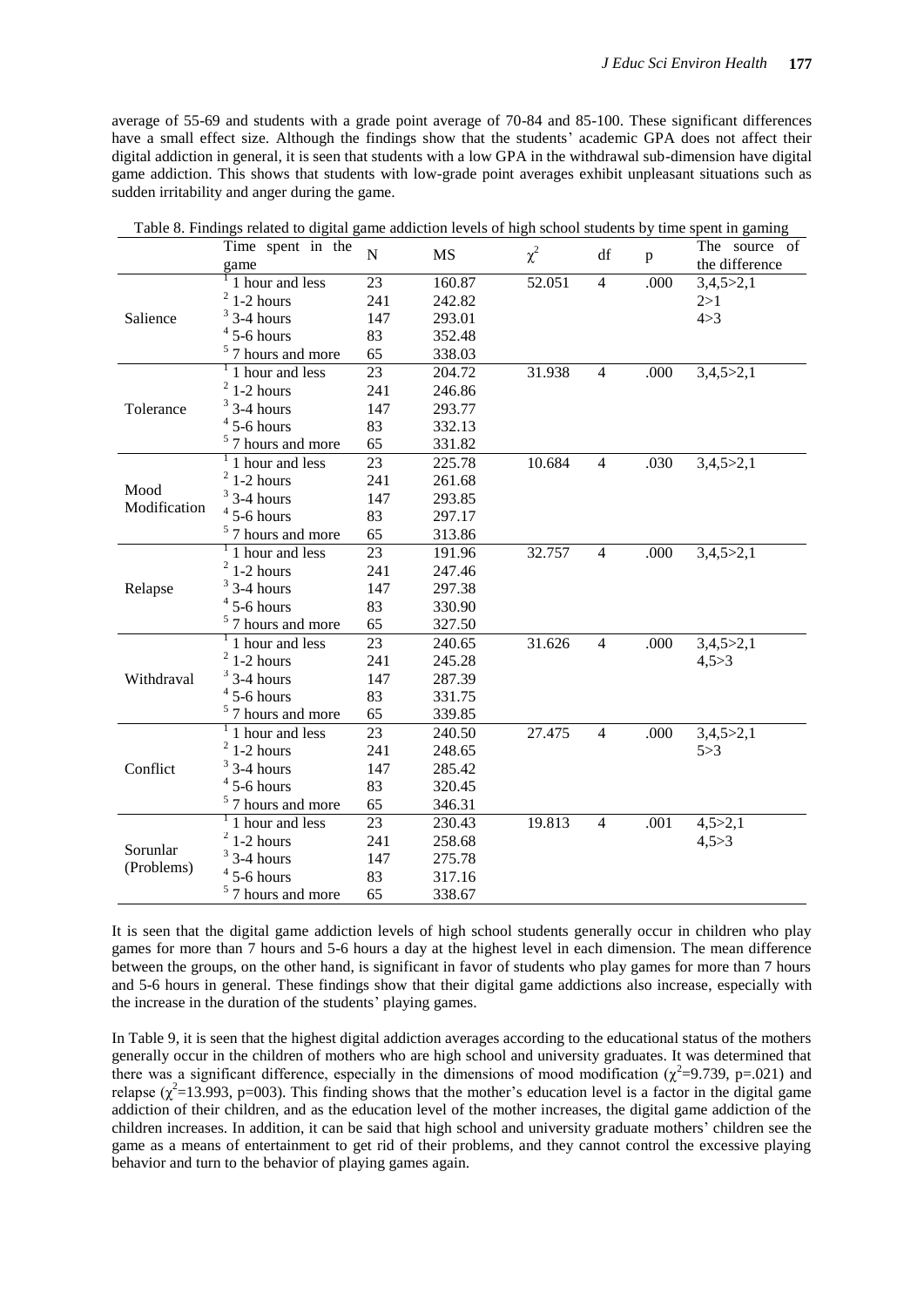|              | Mother's                | N   | MS     | $\chi^2$ | df             |      | The<br>of<br>the<br>source  |
|--------------|-------------------------|-----|--------|----------|----------------|------|-----------------------------|
|              | education status        |     |        |          |                | p    | difference, Effect Size (r) |
|              | Primary                 | 151 | 263.72 | 3.015    | $\overline{3}$ | .389 |                             |
| Salience     | $2$ Secondary           | 166 | 287.33 |          |                |      |                             |
|              | High school             | 168 | 278.76 |          |                |      |                             |
|              | $4$ University          | 74  | 299.58 |          |                |      |                             |
|              | Primary                 | 151 | 259.87 | 4.728    | 3              | .193 |                             |
|              | 2<br>Secondary          | 166 | 276.15 |          |                |      |                             |
| Tolerance    | High school             | 168 | 297.25 |          |                |      |                             |
|              | <sup>4</sup> University | 74  | 290.55 |          |                |      |                             |
|              | Primary                 | 151 | 252.92 | 9.739    | 3              | .021 | $3>1, r=.133$               |
| Mood         | Secondary               | 166 | 273.34 |          |                |      | $4 > 1, r = .181$           |
| Modification | High school             | 168 | 295.17 |          |                |      |                             |
|              | <sup>4</sup> University | 74  | 315.76 |          |                |      |                             |
|              | Primary                 | 151 | 241.89 | 13.993   | 3              | .003 | $2>1, r=.136$               |
|              | Secondary               | 166 | 285.60 |          |                |      | $3>1, r=.207$               |
| Relapse      | High school             | 168 | 308.26 |          |                |      |                             |
|              | $4$ University          | 74  | 281.05 |          |                |      |                             |
|              | Primary                 | 151 | 257.54 | 4.212    | $\overline{3}$ | .240 |                             |
|              | Secondary               | 166 | 287.18 |          |                |      |                             |
| Withdrawal   | High school             | 168 | 289.89 |          |                |      |                             |
|              | $4$ University          | 74  | 287.28 |          |                |      |                             |
|              | Primary                 | 151 | 260.11 | 4.888    | 3              | .180 |                             |
|              | Secondary               | 166 | 275.63 |          |                |      |                             |
| Conflict     | High school             | 168 | 298.07 |          |                |      |                             |
|              | <sup>4</sup> University | 74  | 289.36 |          |                |      |                             |
|              | Primary                 | 151 | 269.70 | 4.802    | 3              | .187 |                             |
|              | Secondary               | 166 | 264.98 |          |                |      |                             |
| Problems     | $3$ High school         | 168 | 295.02 |          |                |      |                             |
|              | <sup>4</sup> University | 74  | 300.63 |          |                |      |                             |

Table 9. Findings related to digital game addiction levels of high school students by mother's educational status

Table 10. Findings related to digital game addiction levels of high school students by father educational status

|                          | Father's<br>education status | N   | MS     | $\chi^2$ | df             | p    | The<br>of<br>the<br>source<br>difference, Effect Size (r) |
|--------------------------|------------------------------|-----|--------|----------|----------------|------|-----------------------------------------------------------|
| Salience                 | Primary                      | 80  | 266.09 | 1.182    | $\overline{3}$ | .757 |                                                           |
|                          | $2$ Secondary                | 126 | 274.30 |          |                |      |                                                           |
|                          | High school                  | 200 | 283.47 |          |                |      |                                                           |
|                          | <sup>4</sup> University      | 153 | 287.43 |          |                |      |                                                           |
| Tolerance                | Primary                      | 80  | 276.96 | 1.305    | 3              | .728 |                                                           |
|                          | $2$ Secondary                | 126 | 267.83 |          |                |      |                                                           |
|                          | $3$ High school              | 200 | 281.66 |          |                |      |                                                           |
|                          | <sup>4</sup> University      | 153 | 289.45 |          |                |      |                                                           |
| Mood<br>Modificatio<br>n | Primary                      | 80  | 258.09 | 13.668   | 3              | .003 | $4 > 1, r = .134$                                         |
|                          | 2<br>Secondary               | 126 | 241.70 |          |                |      | $4 > 2$ , r=.191                                          |
|                          | $^3$ High school             | 200 | 294.76 |          |                |      | $3>2$ , r=.161                                            |
|                          | University                   | 153 | 303.71 |          |                |      |                                                           |
| Relapse                  | Primary                      | 80  | 255.96 | 2.145    | 3              | .543 |                                                           |
|                          | 2<br>Secondary               | 126 | 282.04 |          |                |      |                                                           |
|                          | High school                  | 200 | 283.84 |          |                |      |                                                           |
|                          | <sup>4</sup> University      | 153 | 285.87 |          |                |      |                                                           |
| Withdrawal               | Primary                      | 80  | 296.92 | 1.894    | 3              | .595 |                                                           |
|                          | $2$ Secondary                | 126 | 267.13 |          |                |      |                                                           |
|                          | High school                  | 200 | 278.09 |          |                |      |                                                           |
|                          | <sup>4</sup> University      | 153 | 284.25 |          |                |      |                                                           |
| Conflict                 | Primary                      | 80  | 284.21 | .210     | 3              | .976 |                                                           |
|                          | $2$ Secondary                | 126 | 274.66 |          |                |      |                                                           |
|                          | High school                  | 200 | 280.91 |          |                |      |                                                           |
|                          | <sup>4</sup> University      | 153 | 281.00 |          |                |      |                                                           |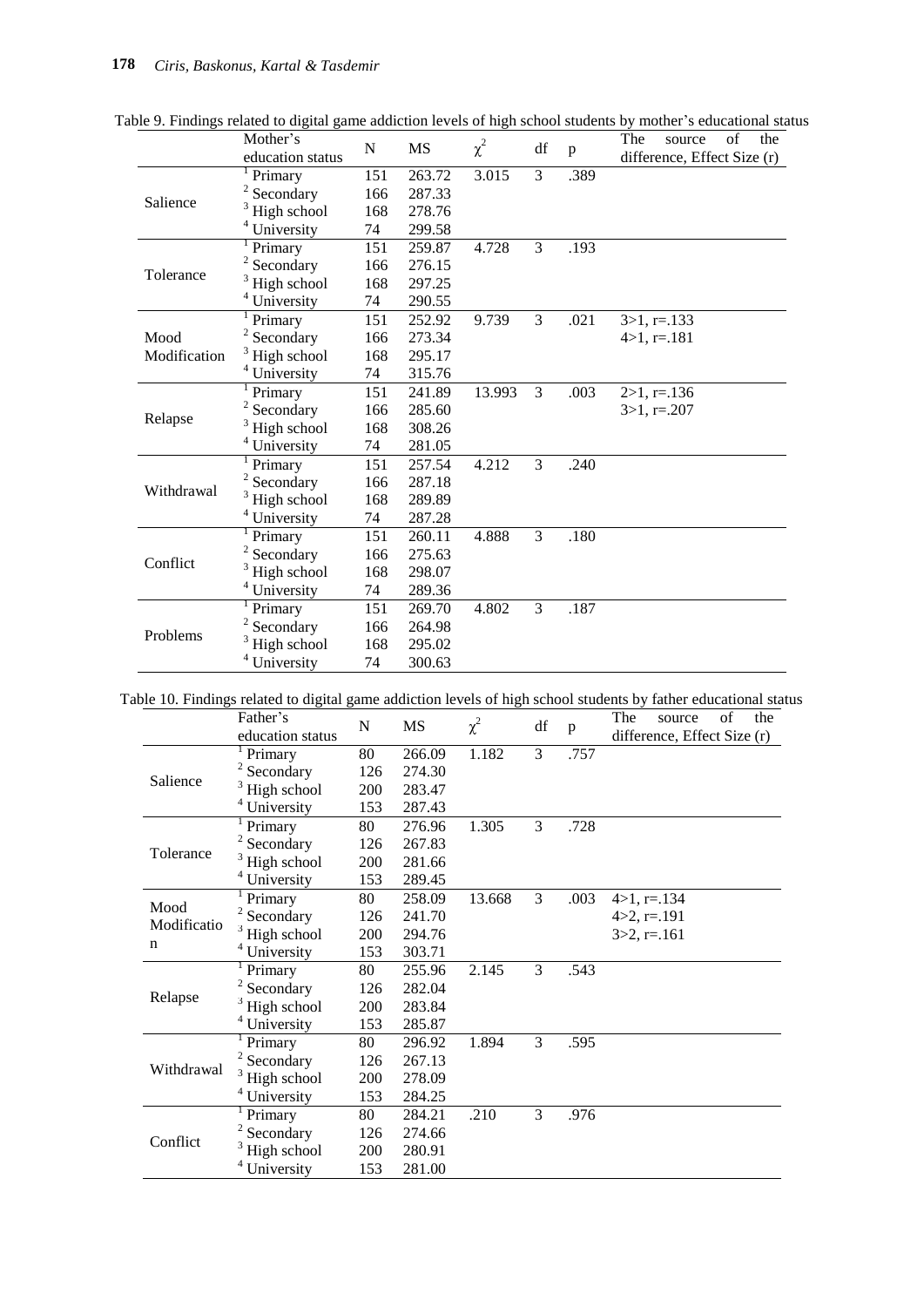| Problems | Primary         | 80  | 285.83 | 2.079 | .556 |  |
|----------|-----------------|-----|--------|-------|------|--|
|          | $2$ Secondary   | 126 | 270.16 |       |      |  |
|          | $3$ High school | 200 | 273.29 |       |      |  |
|          | University      | 153 | 293.83 |       |      |  |

In Table 10, when digital game addictions of high school students were examined in terms of father's education level, there was a significant difference only in the mood modification sub-dimension ( $\chi^2$ =13.668, p=.003). The significant differences that occurred had a small effect size  $(r=134, r=191, r=161)$ . It is seen that the mean between the groups is significant between the children of fathers who are high school and university graduates and the children of fathers who are primary and secondary school graduates, in favor of the first group. This shows that with the increase in fathers' education level, their children start to see games as fun, and they turn to digital games to get rid of their troubles.

### **Conclusion and Discussion**

High school students were gathered under three groups when digital game addictions were grouped. These are; risky group, low-risk group, and addictive group, respectively. About 10% of the students in the study group are addicted to digital games. In addition, most of the high school students (45.6%) are in the risky group. Among the students in the study sample, students in the normal group and the high-risk group were not detected. These results show that digital games have a high risk of addiction for students in high school. In the study conducted by Chung, Lee, and Lee (2019), approximately 6% of adolescents were categorized as a severely addictive group. Comparisons between groups showed that the addicted group started using the internet earlier than others.

When it is examined in the context of the subgroups that make up the scale, digital game addictions of high school students were found at the highest level in the dimensions of mood modification, tolerance, and salience. The lowest averages are in the withdrawal and conflict dimensions. These results show that high school students experience many emotional states in the game at a high level. They resort to the game to get rid of their troubles, the time spent playing the game has started to increase, and the gameplay has become an important focus in the students' lives. In particular, this situation may cause high school students to have anxiety and worry in their thoughts later on and may cause more desire to overuse games. In addition, it can be said that high school students rarely experience conflicts with other people around them due to unpleasant situations such as sudden irritability and anger during the game and excessive playing. Educations for the conscious use of technology can be brought to the fore in preventing students' online game addiction. The education designed in the middle of formal learning can provide a good cognition development for individuals to understand the dangers of online gaming addiction. Moreover, education can encourage rational thinking to reduce overuse, preventing addiction (Faggiano, Vigna-Taglianti, Versino, Zambon, Borraccino, & Lemma, 2008). As a matter of fact, the study by Kweon and Kim (2014) showed that adolescents with a high satisfactory school life are less likely to develop an online gaming addiction. He argued that school norms strong relationships with peers and teachers could be defined as protective factors against game addiction among adolescents.

In general, male students have higher levels of digital addiction than female students. It was determined that the mean of male students was higher, especially in the dimensions of salience, tolerance, mood modification, relapse, and withdrawal. Similarly, in many studies, it has been found that gender is an important factor in game addiction, and males have higher levels of addiction (Bonanno & Kommers 2005; Charlton & Danforth, 2007; Chiu, Lee, & Huang, 2004; Chou & Tsai, 2007; Ekinci, Yalçın, & Soyer, 2017; Griffiths et al., 2004; Lee, Han, Kim, & Renshaw, 2013; Walther, Morgenstern, & Hanewinkel, 2012). These results show that the game became the focal point in male students' lives, the time spent playing the game started to increase gradually, they experienced the game as fun, they could experience sudden moodiness and irritability during the game, and they could not control their desire to play excessively and started playing games again and again. According to Charlton and Danforth (2007), male adolescents are more likely to play video games excessively and are more likely to encounter negative consequences due to their gaming behaviors. In addition, males have a 2-3 times higher risk for internet addiction than females (Lee et al., 2013). In this respect, it has been found that gender is an important factor in digital addiction, and male adolescents' propensity for excessive gaming and problematic use is higher than that of adolescent females and other age groups (Irmak & Erdoğan, 2016). This is because males are more game-oriented, and females are more conversation-oriented (Mitchell, 2000). In addition, according to Winn and Heeter (2009), girls report that they spend less free time, and this free time is divided into shorter periods, which makes it difficult to allocate more time to video games. Despite these results, there are studies in the literature showing that gender is an important variable on its own, but when other variables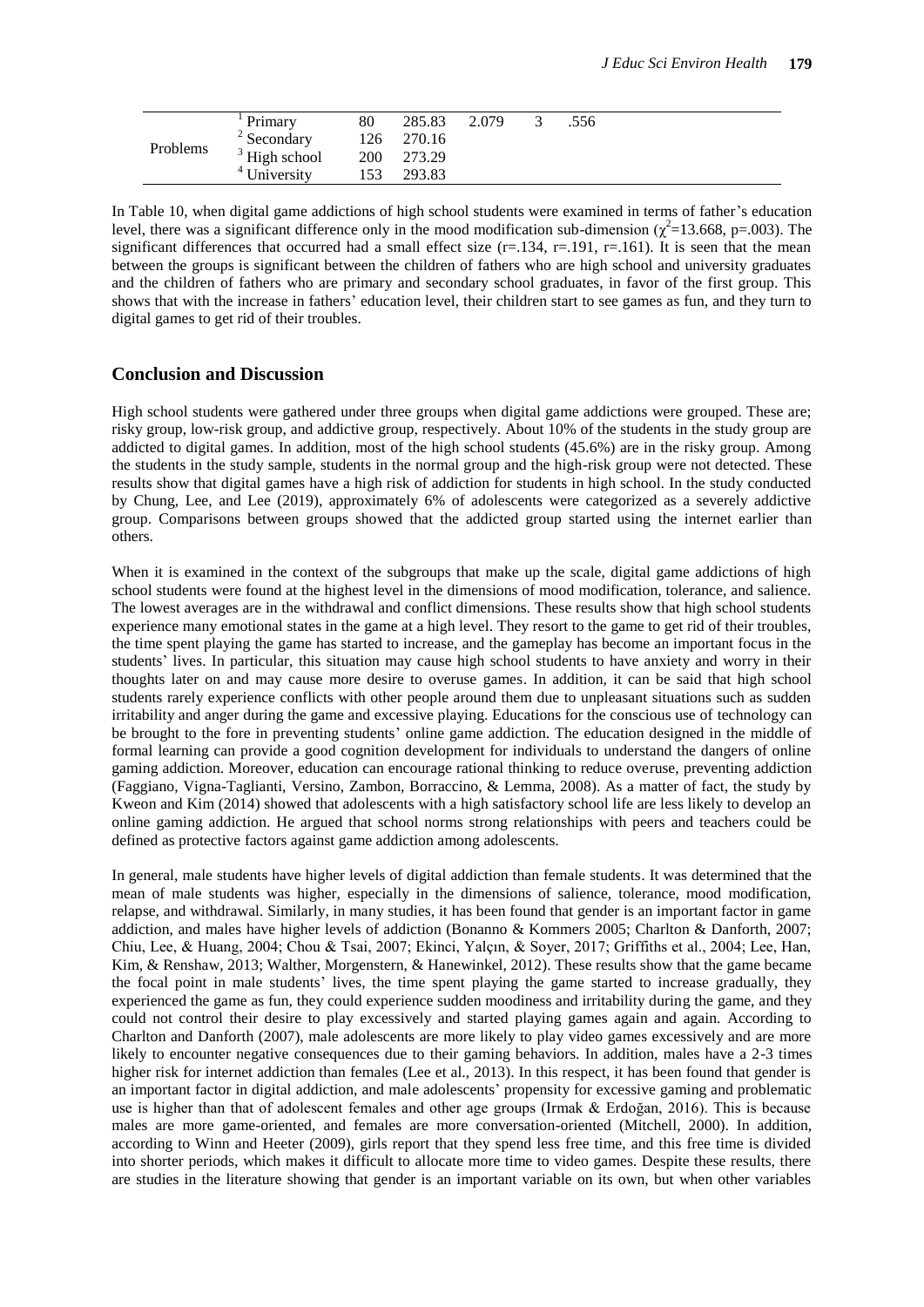interact with gender and when race, age, and grade point averages are included, gender is not a significant predictor variable (Reason, 2001). Moreover, study findings show no difference between male and female students in terms of internet activities such as gaming, downloading, gambling, and shopping (Rehbein & Mößle, 2013).

According to the game-playing tools, it was determined that most high school students prefer phones. However, when the addiction levels were examined, it was determined that the students who played games with the computer were more addicted than the students who played games with the mobile phone. This shows that computer use, in particular, carries a greater risk for digital game addiction. It can be said that these results show that high school students focus more on the game with the computer, the time spent on the game is increasing, the game becomes more fun, and they are more connected to the game, the undesired psychological and physiological states increase during the game, the interaction with the individuals around them increases, they experience conflicts, and they start to have problems in areas of responsibility such as school as a result of excessive playing behavior. Similar results were obtained in the literature (Bruner & Bruner, 2006; Gentile et al., 2011; Papec et al., 2015; Young, 2004).

Digital game addiction levels of students do not change according to grade levels. This result shows that the digital addiction levels of students studying at different grade levels are equal to each other. Similarly, there are studies in the literature showing that students' digital game addictions do not change according to grade levels (Ayhan & Köseliören, 2019; Bağci & Albayrak-Özer, 2021; Koç & Uğur, 2017; Kurt, Dogan, Erdogmus, & Emiroglu, 2018). Despite these results, in the study conducted by Koç, Boduroğlu, Ekinay, and Gezici (2021), it was found that the fifth graders had higher game addiction levels than the seventh and eighth graders and the eleventh graders higher game addiction levels than the eighth graders. The study conducted by Öncel and Tekin (2015) determined that the game addiction levels of the eighth-grade students were higher than the fifth and sixth-grade students.

Family income is an important variable for high school students' digital addiction. Within the scope of the research, it was determined that the digital addiction of the students increased with the increase in the family income level. Especially the family's income level is the factor in the salience and tolerance of high school students' digital game addiction. This shows that online play has become an important focus for children from families with high incomes, and the frequency of playing games and the time spent playing games are increasing. Similarly, Toker and Baturay (2016) revealed in their research that socioeconomic status increases addiction. The source of this result can be shown as the ability of families to reach technological opportunities due to the increase in their economic level. The increase in the time that students with technological opportunities spend on the use of technology can be interpreted as a factor that offers opportunities for addiction. In addition, the weakening of the bond with the students' families who have access to technological opportunities can be interpreted as a factor supporting addiction. Because the parent-child relationship strongly affects both internet and game addiction (Parker, & Benson, 2004). A good relationship reduces the degree of addiction (Liu & Kuo, 2007).

Although high school students' digital game addiction levels do not generally change according to their academic success, digital addictions of students with an academic grade point average of 25-54 and 55-69 in the withdrawal dimension are significantly higher. This shows that students with low-grade point averages exhibit unpleasant situations such as sudden irritability and anger during the game. Similarly, many studies (Gentile, Lynch, Linder, & Walsh, 2004; Schmitt & Livingston, 2015; Young, 1996, 1998) stated that there is a negative relationship between academic achievement and the total time spent on video games. Adolescents exposed to more significant amounts of video games perform worse in school (Gentile et al., 2011). Students with lowgrade point averages are more likely to show a higher degree of game addiction than those with better grades (Young, 1998). Borzekowski and Robinson (2005) and Mysirlaki and Paraskeva (2007) found no significant relationship between the time devoted to digital gaming and academic performance.

As high school students' playing time increases, their level of digital addiction also increases. In particular, the highest addiction was observed in students who played games for over 7 hours and 5-6 hours, while the lowest was in students who played games for 1 hour or less. Similarly, Lemmens et al. (2009) determined that there is a strong positive correlation between students' game addiction and the time spent on games. In their research, Toker and Baturay (2016) determined that the duration of playing games and computer games increased the addiction levels of students. Essentially, gaming time is already one of the indicators of digital gaming addiction. In general, the concepts of "excessive gaming behavior" and "addiction" can be used interchangeably in the literature (Şimşek, & Karakuş Yılmaz, 2020). However, while playing excessive games can be designed to be fun in a way that does not cause negative consequences in the life of the individual, negative effects may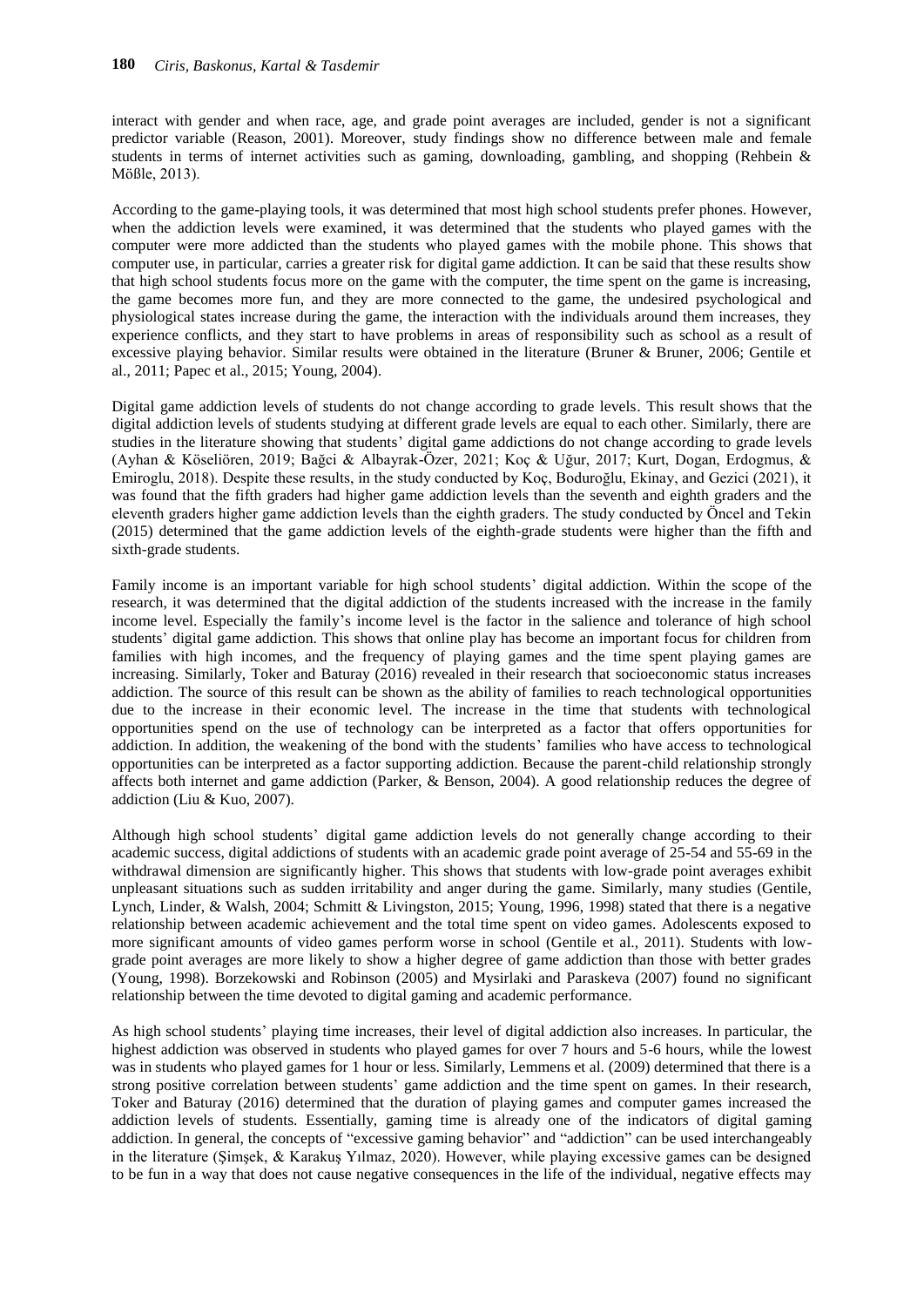occur in many areas of daily life due to excessive use of individuals with addiction (Weinstein 2010; Kuss & Griffiths, 2012; Şimşek, & Karakuş Yılmaz, 2020). In the context of this study, it was determined that especially the time spent in the game increased the levels of digital addiction in adolescents, and it could cause negative effects such as the inability to control moods such as moodiness and anger, the increasing time spent playing games, the focus on games, the inability to live in harmony with the real world, and having conflicts. In particular, this situation shows in some studies that with the increase in the time spent in the game, adolescents can choose to meet the need for superiority and socialization in the virtual world as an alternative to their deficiencies in some aspects of the real world (Blais, Craig, Pepler, & Connolly, 2008; Young, 2010). Adolescents with strong psychological needs to master the operation of a game will spend more time playing online games. The same is true for those who have a strong need to relate and escape from reality through online games (Lin, 2010). In addition, the longer the online game playing time and the higher the addiction level, the stronger the deterrents and restrictions will be (Xu et al., 2012).

Mother's education level is an influential variable on digital game addictions of high school students. Especially the children of mothers who graduated from high school and the university had the highest digital game addiction. In addition, as the education level of the mother increases, the digital game addiction of the children also increases. In particular, it was determined that there was a significant difference in mood modification and relapse dimensions. Again, the highest averages in these dimensions belong to the children of high school and university graduate mothers. According to these results, it can be said that especially high school and university graduate mothers,' children see the game as a means of entertainment to get rid of their problems, and they cannot control the excessive playing behavior and turn to the behavior of playing games again. In the nature of this result, the mother may be working due to the increase in the mother's education level. It can be indirectly concluded that the time allocated to children by working mothers is limited. The limited-time devoted to children can be interpreted as weakening family communication. Toker and Baturay (2016) emphasized in their research that maternal employment increases game addiction. In studies (Kim, 2016; Ko, Wang, Liu, Yen, Chen, & Yen, 2015; Zhu, Zhang, Yu, & Bao, 2015), the function of the family (family economy, family health; communication, love) in-game addiction was emphasized. Zhu et al. (2015) found that a low-quality parentchild relationship predicted adolescent online gaming addiction and was also linked to decreased school engagement and increased engagement with deviant peers. Despite these results, there are study findings in the literature showing that the levels of game or internet addiction in adolescents do not differ according to the education level of the mother, and there is no relationship between the education level of the mother and the violence problems arising from video games (Batıgün & Kılıç, 2011; Funk, Baldacci, Pasold and Baumgardner, 2004). However, in a limited number of studies conducted with Turkish students, a negative relationship was found between mother's education level and game addiction (Çakıcı, 2018; Göymen, 2019; Toker & Baturay, 2016). In these studies, it was found that game addiction decreased as the mother's education level increased in high school students.

In general, while the father's educational status in each dimension was not a factor in the digital game addictions of high school students, the highest averages in mood modification occurred in the children of fathers who were high school and university graduates. This shows that with the increase in fathers' education level, their children start to see games as fun, and they turn to digital games to get rid of their troubles. Similarly, although some studies emphasize that there is no significant relationship between father's education level and game addiction in high school students (Çakıcı, 2018; Göymen, 2019), studies are showing that game addiction is related to father's education level (Eni, 2017). However, studies revealing the relationship between parental education level and game addiction are limited and inconsistent.

#### **Recommendations**

A lack of knowledge and understanding of the dangers of online games can cause students to become addicted. Therefore, it is crucial that efforts are made to increase students' knowledge of the dangers of online gaming addiction, particularly by their school, teachers, and friends. School-supported education, seminars, guidance, and counseling can help students understand the dangers of online gaming addiction to avoid addiction to online games because one of the functions of guidance and counseling services in schools is to prevent students' inappropriate behavior.

By strengthening the bond of high school students with school, preventive measures can be taken to prevent game addiction. Schools have a great place in the socialization of children. Establishing stronger student-teacher relationships in schools will lead to fewer behavioral problems (Crosnoe, Johnson, & Elder, 2004). Therefore, the relationship between adolescents and their teachers can be related to the degree of adolescents' game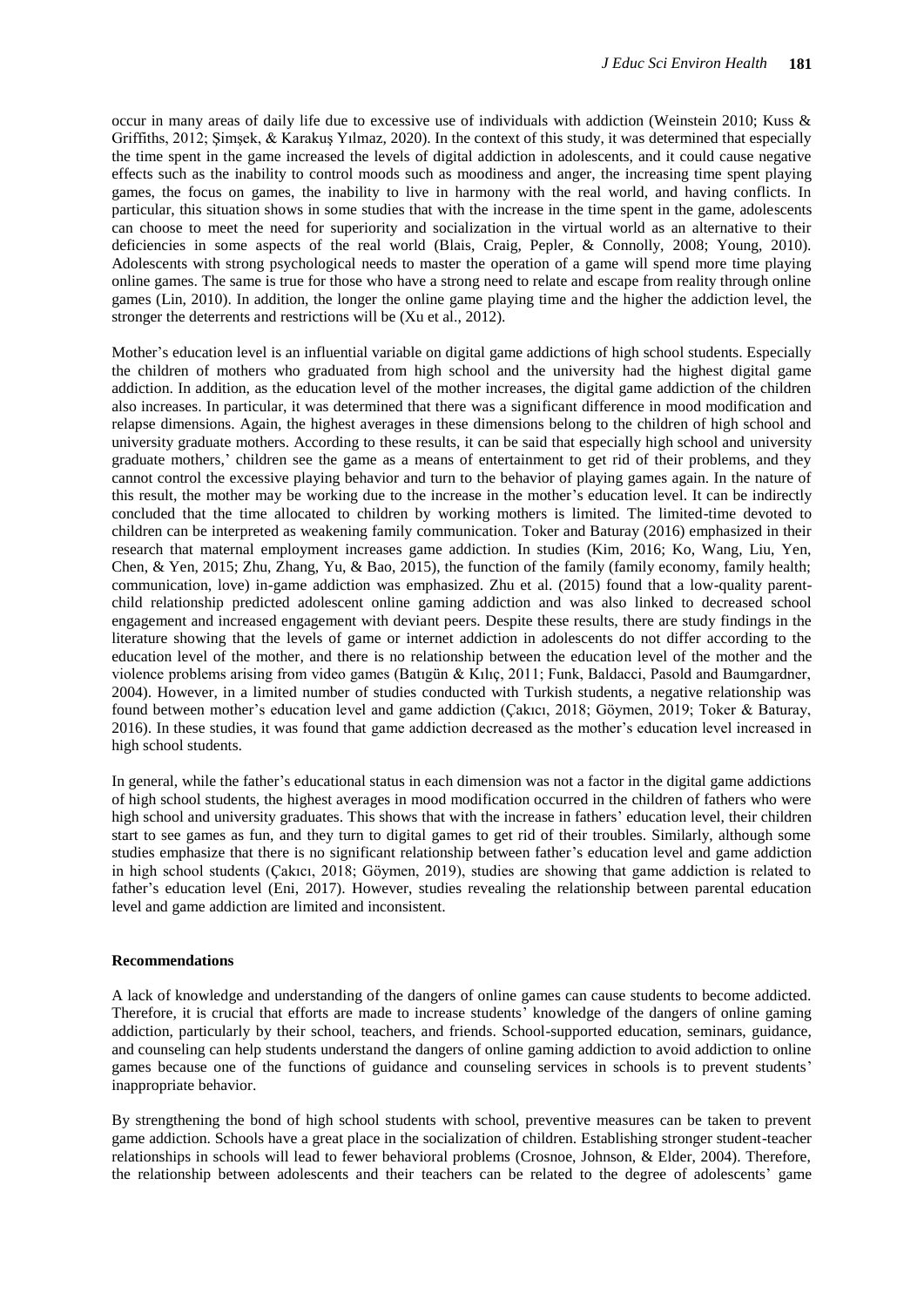addiction. In addition, undesirable behaviors exhibited by students in schools will negatively affect students' learning outcomes and academic success (APA, 2013; Bruner & Bruner, 2006; Schmitt & Livingston, 2015). With this prevention strategy, problems such as sleep problems, social conflicts, academic success problems, negative moods, and social isolation can be prevented by reducing the level of play of the students (King & Delfabbro, 2018).

At school, modules on the risks of online gaming addiction can be prepared by student counselors and/or guidance services. Modules can be planned with different content for males and females, especially in the context of gender. Because in the study, it was determined that male students were more prone to addiction. These modules can raise students' awareness of technology use by providing a systematically designed set of learning experiences in a formal setting. It will be important to create this awareness, especially considering that the computer has a greater effect on creating game addiction. Another potential risk in adolescent gaming addiction is parents' education level, family income status, and attitudes towards gaming. The relationship between parents' attitudes towards playing and their adolescent children's play behaviors can be examined in future studies. In addition, parents can be made aware of addiction and technology use, especially as an important stakeholder in the education process.

#### **References**

- American Psychiatric Association (APA). (2013). *Diagnostic and statistical manual of mental disorders: DSM-5* (5th Ed.). Washington, DC: Author.
- Ayhan, B., & Köseliören, M. (2019). İnternet, online oyun ve bağımlılık. *Online Journal of Technology Addiction & Cyberbullying, 6*(1), 1-30.
- Bağcı, H., & Albayrak-Özer, E. (2021). Lise öğrencilerinin çevrimiçi oyun tercihleri ile çevrimiçi oyun oynama bozuklarının incelenmesi. *Journal of Computer and Education Research*, *9*(17), 431-446.
- Batıgün, A. D., & Kılıç, N. (2011). İnternet bağımlılığı ile kişilik özellikleri, sosyal destek, psikolojik belirtiler ve bazı sosyo-demografik değişkenler arasındaki ilişkiler. *Turk Psikoloji Dergisi*, *26*(67).
- Batthyány, D., Müller, K. W., Benker, F., & Wölfling, K. (2009). Computer game playing: Clinical characteristics of dependence and abuse among adolescents. *Wiener Klinische Wochenschrift*, *121*(15- 16), 502-509.
- Bhagat, S., Jeong, E. J., & Kim, D. J. (2020). The role of individuals' need for online social interactions and interpersonal incompetence in digital game addiction. *International Journal of Human–Computer Interaction*, *36*(5), 449-463.
- Billieux, J., Van der Linden, M., & Rochat, L. (2008). The role of impulsivity in actual and problematic use of the mobile phone. *Applied Cognitive Psychology: The Official Journal of the Society for Applied Research in Memory and Cognition*, *22*(9), 1195-1210.
- Blais, J. J., Craig, W. M., Pepler, D., & Connolly, J. (2008). Adolescents online: The importance of Internet activity choices to salient relationships. *Journal of youth and adolescence*, *37*(5), 522-536.
- Block, J. J. (2008). Issues for DSM-V: Internet addiction. *American Journal of Psychiatry*, 165(3), 306–307.
- Bonanno, P., & Kommers, P. A. (2005). Gender differences and styles in the use of digital games. *Educational Psychology*, *25*(1), 13-41.
- Borzekowski, D. L., & Robinson, T. N. (2005). The remote, the mouse, and the no. 2 pencil: The household media environment and academic achievement among third grade students. *Archives of Pediatrics & Adolescent Medicine*, *159*(7), 607-613.
- Bruner, O., & Bruner, K. (2006). *PlayStation nation: protect your child from video game addiction*. Center Street: NY.
- Büyüköztürk, Ş., Kılıç Çakmak, E., Akgün, Ö.E., Karadeniz, Ş., & Demirel, F. (2017). *Bilimsel araştırma yöntemleri*. Ankara: Pegem.
- Çakıcı, G. (2018). *Ergenlerde dijital oyun bağımlılığı ve öfkeyi ifade etme biçimleri arasındaki ilişkinin incelenmesi.* Haliç Üniversitesi Klinik Psikoloji Anabilim Dalı, Yayımlanmamış Yüksek Lisans Tezi. İstanbul.
- Charlton, J. P., & Danforth, I. D. W. (2007). Distinguishing addiction and high engagement in the context of online game playing. *Computers in Human Behavior*, *23*(3), 1531-1548.
- Charoenwanit, S., & Sumneangsanor, T. (2014). Predictors of game addiction in children and adolescents. *Thammasat Review*, *17*(1), 150-166.
- Chiu, S., Lee, J. Z., & Huang, D. H. (2004). Video game addiction in children and teenagers in Taiwan. *CyberPsychology & Behavior*, *7*, 571-581.
- Choi, D., & Kim, J. (2004). Why people continue to play online games: In search of critical design factors to increase customer loyalty to online contents. *CyberPsychology & Behavior*, *7*(1), 11-24.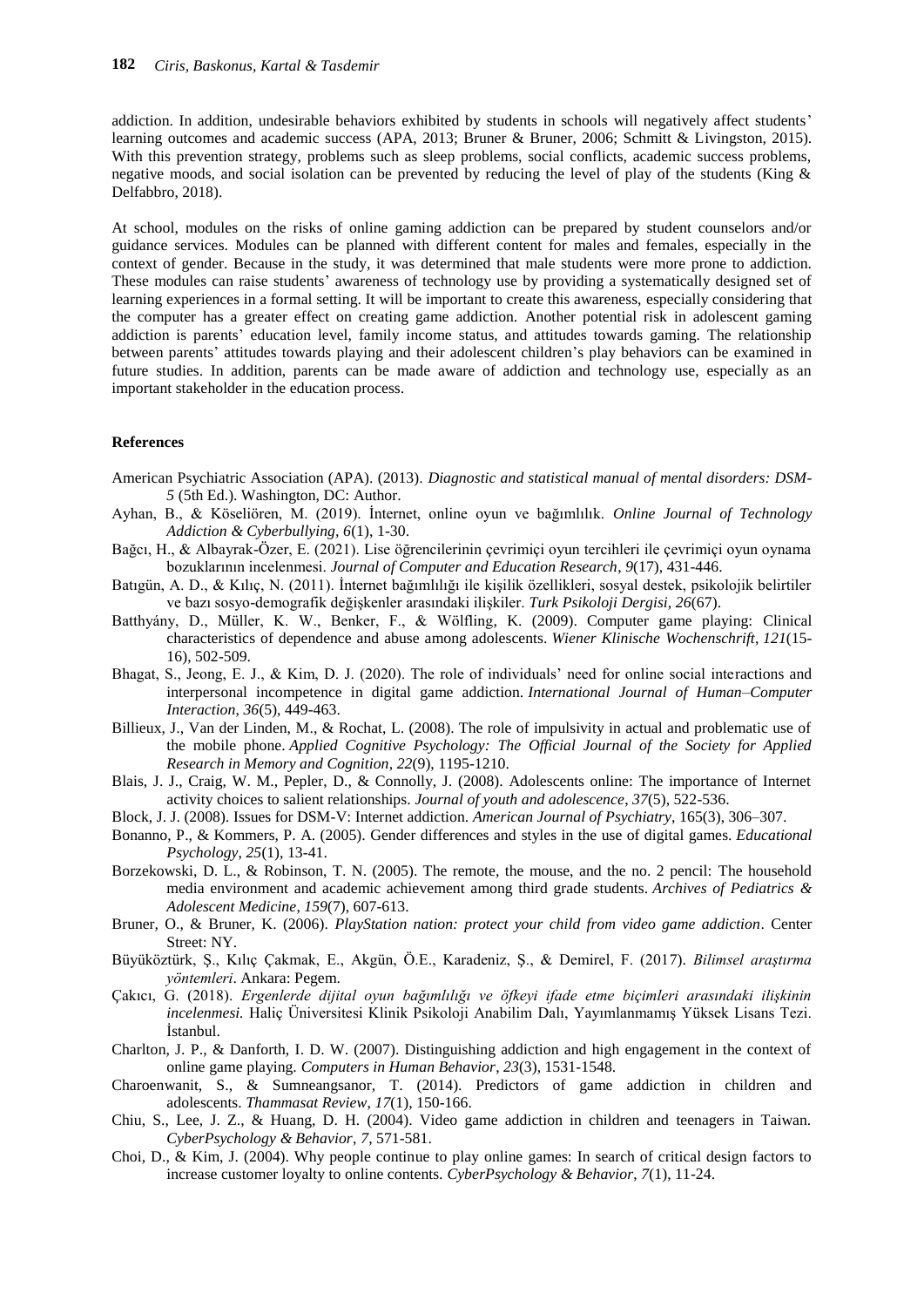- Chou, C., & Tsai, M. J. (2007). Gender differences in Taiwan high school students' computer game playing. *Computers in Human Behavior*, *23*, 812-824.
- Chung, S., Lee, J., & Lee, H. K. (2019). Personal factors, internet characteristics, and environmental factors contributing to adolescent internet addiction: A public health perspective. *International journal of environmental research and public health*, *16*(23), 4635.
- Cohen, J. (1988). *Statistical power analysis for the behavioral sciences* (2nd Ed.). Hillsdale, NJ: Erlbaum.
- Creswell, J. W. (2012). *Educational research: Planning, conducting, and evaluating quantitative and qualitative research.* Boston: Pearson Education.
- Crosnoe, R., Johnson, M. K., & Elder Jr, G. H. (2004). Intergenerational bonding in school: The behavioral and contextual correlates of student-teacher relationships. *Sociology of education*, *77*(1), 60-81.
- Derbyshire, K. L., Lust, K. A., Schreiber, L. R., Odlaug, B. L., Christenson, G. A., Golden, D. J., & Grant, J. E. (2013). Problematic Internet use and associated risks in a college sample. *Comprehensive Psychiatry*, *54*(5), 415-422.
- Dworak, M., Schierl, T., Bruns, T., & Strüder, H. K. (2007). Impact of singular excessive computer game and television exposure on sleep patterns and memory performance of school-aged children. *Pediatrics*, *120*(5), 978-985.
- Ekinci, N. E., Yalçın, İ., & Soyer, F. (2017). Digital game addiction level of high school students in Turkey. *Acta Kinesiologica*, *11*(2), 98-103.
- Eni, B. (2017). *Lise öğrencilerinin dijital oyun bağımlılığı ve algıladıkları ebeveyn tutumlarının değerlendirilmesi.* Haliç Üniversitesi Psikoloji Anabilim Dalı, Yayımlanmamış Yüksek Lisans Tezi. İstanbul.
- Faggiano, F., Vigna-Taglianti, F. D., Versino, E., Zambon, A., Borraccino, A., & Lemma, P. (2008). Schoolbased prevention for illicit drugs' use: A systematic review. *Preventive Medicine*, *46*(5), 385-396.
- Faul, F., Erdfelder, E., Lang, A. G., & Buchner, A. (2007). G\* Power 3: A flexible statistical power analysis program for the social, behavioral, and biomedical sciences. *Behavior Research Methods*, *39*(2), 175- 191.
- Fraenkel, J. R., Wallen, N. E., & Hyun, H. H. (2011). *Validity and reliability, how to design and evaluate research in science education* (8th Ed.). Mc Graw–Hill Companies.
- Funk, J. B., Baldacci, H. B., Pasold, T., & Baumgardner, J. (2004). Violence exposure in real-life, video games, television, movies, and the internet: is there desensitization?. *Journal of Adolescence*, *27*(1), 23-39.
- Fuster, H., Carbonell, X., Pontes, H. M., & Griffiths, M. D. (2016). Spanish validation of the Internet Gaming Disorder (IGD-20) Test. *Computers in Human Behavior, 56*,215-224.
- Gentile, D. (2009). Pathological video-game use among youth ages 8 to 18: A national study. *Psychological Science*, *20*(5), 594-602.
- Gentile, D. A., Choo, H., Liau, A., Sim, T., Li, D., Fung, D., & Khoo, A. (2011). Pathological video game use among youths: A two-year longitudinal study. *Pediatrics*, *127*(2), e319-e329.
- Gentile, D. A., Lynch, P. J., Linder, J. R., & Walsh, D. A. (2004). The effects of violent video game habits on adolescent hostility, aggressive behaviors, and school performance. *Journal of Adolescence*, *27*(1), 5- 22.
- Ghuman, D., & Griffiths, M. (2012). A cross-genre study of online gaming: Player demographics, motivation for play, and social interactions among players. *International Journal of Cyber Behavior, Psychology and Learning (IJCBPL)*, *2*(1), 13-29.
- Göymen, R. (2019). *Akıllı telefon bağımlılığı ve oyun bağımlılığı arasındaki ilişkinin incelenmesi.* Sakarya Üniversitesi Eğitimde Psikolojik Hizmetler Anabilim Dalı, Yayımlanmamış Yüksek Lisans Tezi. Sakarya.
- Green, C. S., & Bavelier, D. (2003). Action video game modifies visual selective attention. *Nature, 423*(6939), 534-537.
- Greenfield, D. (2011). The addictive properties of Internet usage. In Young, K.S., De Abreu, C.N. (Eds.), *Internet addiction: A handbook and guide to evaluation and treatment*, (135-153), John Wiley & Sons, Inc., Hoboken, New Jersey.
- Griffiths, M. D. (2005). The therapeutic value of video games. In J. Goldstein & J. Raessens, (Eds.), *Handbook of computer game studies* (pp. 161–171). Cambridge, MA: MIT Press.
- Griffiths, M. D., Davies, M. N. O., & Chappell, D. (2004). Online computer gaming: A comparison of adolescent and adult gamers. *Journal of Adolescence*, *27*(1), 87–96.
- Griffiths, M., King, D., & Delfabbro, P. (2012). Simulated gambling in video gaming: What are the implications for adolescents? *Education and Health, 30*(3), 68-70.
- Grizzard, M., Tamborini, R., Lewis, R. J., Wang, L., & Prabhu, S. (2014). Being bad in a video game can make us morally sensitive. *Cyberpsychology, Behavior and Social Networking*, *17*(8), 499-504.
- Hazar, Z., & Hazar, M. (2017). Digital game addiction scale for children. *Journal of Human Sciences*, *14*(1), 203-216.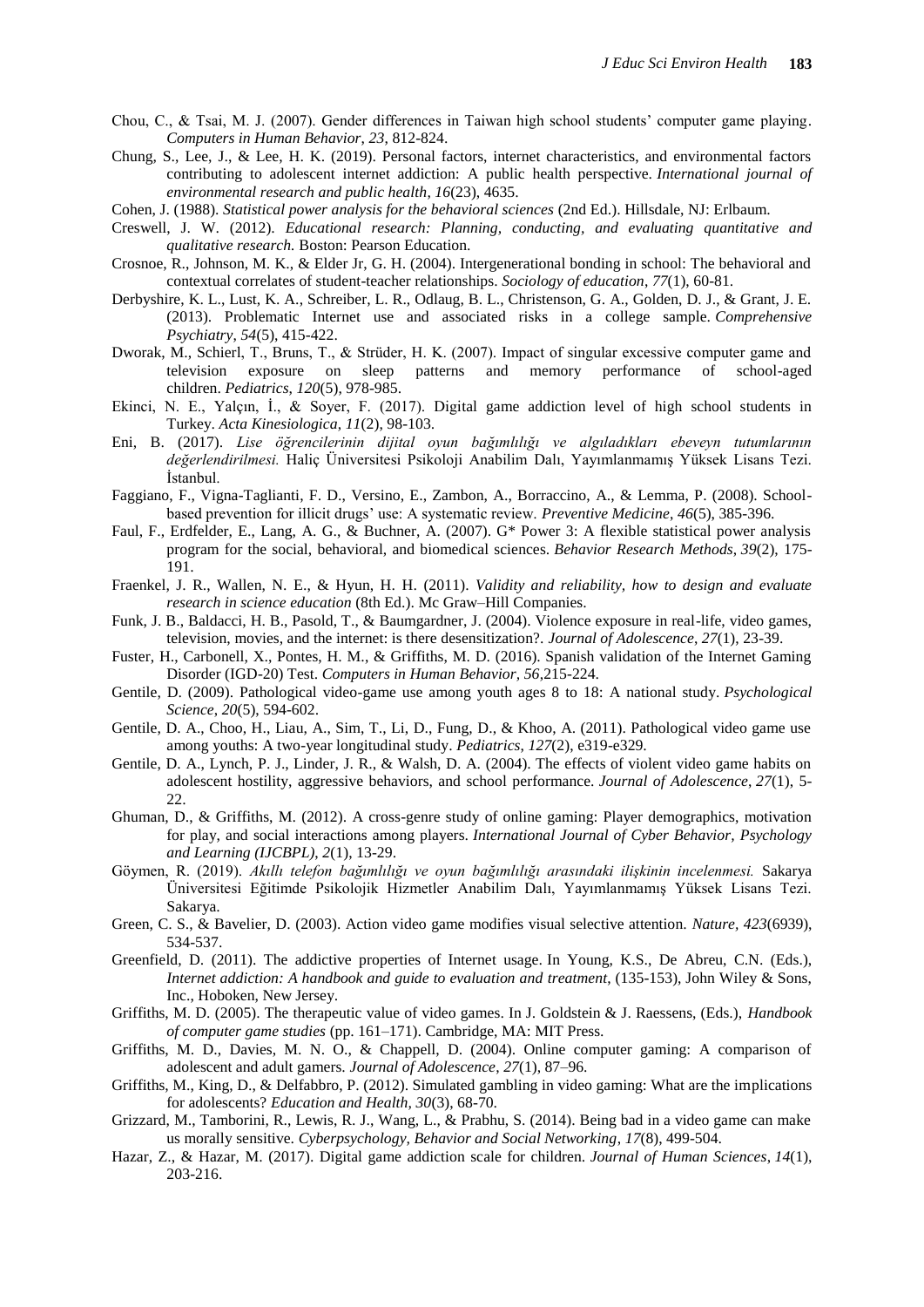- Heyoung, L., Heejune, A., Samwook, C., & Wanbok, C. (2014). The SAMS: Smartphone addiction management system and verification. *Journal of Medical Systems*, *38*(1), 1.
- Hsu, S. H., Wen, M. H., & Wu, M. C. (2009). Exploring user experiences as predictors of MMORPG addiction. *Computers & Education*, *53*(3), 990-999.
- Hussain, Z., & Griffiths, M. D. (2009). Excessive use of massively multi-player online role-playing games: A pilot study. *International Journal of Mental Health and Addiction*, *7*(2), 563–571.
- Ilgaz, H. (2015). Ergenler için oyun bağımlılığı ölçeğinin türkçe'ye uyarlama çalışması. *Ilkogretim Online*, *14*(3), 874-884.
- Irles, D. L., & Gomis, R. M. (2016). Impulsiveness and video game addiction. *Salud y drogas*, *16*(1), 33-40.
- Irmak, A. Y., & Erdoğan, S. (2016). Ergen ve genç erişkinlerde dijital oyun bağımlılığı: Güncel bir bakış. *Türk Psikiyatri Dergisi*, *27*(2), 128-137.
- Jannah, N., Mudjiran, M., & Nirwana, H. (2015). Hubungan kecanduan game dengan motivasi belajar siswa dan implikasinya terhadap Bimbingan dan Konseling. *Konselor*, *4*(4), 200-207.
- Jeong, E. J., & Kim, D. H. (2011). Social activities, self-efficacy, game attitudes, and game addiction. *Cyberpsychology, Behavior, and Social Networking*, *14*(4), 213-221.
- Kalaycı, Ş. (2010). *SPSS Uygulamalı çok değişkenli istatistik teknikleri.* Ankara: Asil Yay.
- Kim, M. K. (2016). Relationship of multicultural adolescents' stress, depression, family resilience and Internet game addiction. *Journal of the Korea Convergence Society*, *7*(1), 205-210.
- Kim, S. S. (2009). The integrative framework of technology use: An extension and test. *Mis Quarterly*, 33(3), 513-537.
- King, D. L., & Delfabbro, P. H. (2018). *Internet gaming disorder: Theory, assessment, treatment, and prevention*. New York: Academic Press.
- King, D. L., & Delfabbro, P. H. (2020). Video game addiction. In *Adolescent Addiction* (pp. 185-213). Elsevier Inc.
- King, D. L., Adair, C., Saunders, J. B., & Delfabbro, P. H. (2018). Clinical predictors of gaming abstinence in help-seeking adult problematic gamers. *Psychiatry Research, 261,* 581-588.
- Ko, C. H., Wang, P. W., Liu, T. L., Yen, C. F., Chen, C. S., & Yen, J. Y. (2015). Bidirectional associations between family factors and internet addiction among adolescents in a prospective investigation. *Psychiatry and Clinical Neurosciences*, *69*(4), 192-200.
- Koç, O., Boduroğlu, E., Ekinay, H., & Gezici, S. (2021). Niğde ili ortaokul ve lise öğrencileri oyun bağımlılık düzeylerinin demografik değişkenler açısından incelenmesi. *Turkish Journal of Educational Studies*, *8*(1), 26-46.
- Koç, T., & Uğur, N. G. (2017). Dijital dünya ve sosyal ağ oyunları. *International Journal of Academic Value Studies, 3*(12), 151-157.
- Kurt, A. A., Dogan, E., Erdogmus, Y. K. & Emiroglu B. G. (2018). Examining computer gaming addiction in terms of different variables. *World Journal on Educational Technology: Current Issues. 10*(1), 29–40.
- Kuss, D. J. (2013). Internet gaming addiction: current perspectives. *Psychology Research and Behavior Management*, *6*, 125-137.
- Kuss, D. J., & Griffiths, M. D. (2012). Internet gaming addiction: A systematic review of empirical research. *International Journal of Mental Health and Addiction, 10*(2), 278-296
- Kuss, D. J., Louws, J., & Wiers, R. W. (2012). Online gaming addiction? Motives predict addictive play behavior in massively multiplayer online role-playing games. *Cyberpsychology, Behavior, and Social Networking, 15*(9), 480-485.
- Kuss, D., Griffiths, M., & Pontes, H. (2017). Chaous and confusion in DSM-5 diagnosis of internet gaming disorder: Issues, concerns and recommendations for clarity in the field. *Journal of Behavioral Addictions, 6*(2), 103-109.
- Kweon, Y. R., & Kim, S. Y. (2014). Predictors of protective factors for internet game addiction in middle school students using data mining decision tree analysis. *Journal of Korean Academy of Psychiatric and Mental Health Nursing*, *23*(1), 12-20.
- Lafrenière, M. A. K., Vallerand, R. J., Donahue, E. G., & Lavigne, G. L. (2009). On the costs and benefits of gaming: The role of passion. *CyberPsychology & Behavior*, *12*(3), 285-290.
- Lam, L. T., Peng, Z. W., Mai, J. C., & Jing, J. (2009). Factors associated with Internet addiction among adolescents. *Cyberpsychology & Behavior*, *12*(5), 551-555.
- Lee, Y. S., Han, D. H., Kim, S. M., & Renshaw, P. F. (2013). Substance abuse precedes internet addiction. *Addictive Behaviors*, 38(4), 2022-2025.
- Lemmens, J. S., Valkenburg, P. M., & Peter, J. (2009). Development and validation of a game addiction scale for adolescents. *Media Psychology*, *12*(1), 77-95.
- Lemmens, J. S., Valkenburg, P. M., & Peter, J. (2011). Psychosocial causes and consequences of pathological gaming. *Computers in Human Behavior*, *27*(1), 144-152.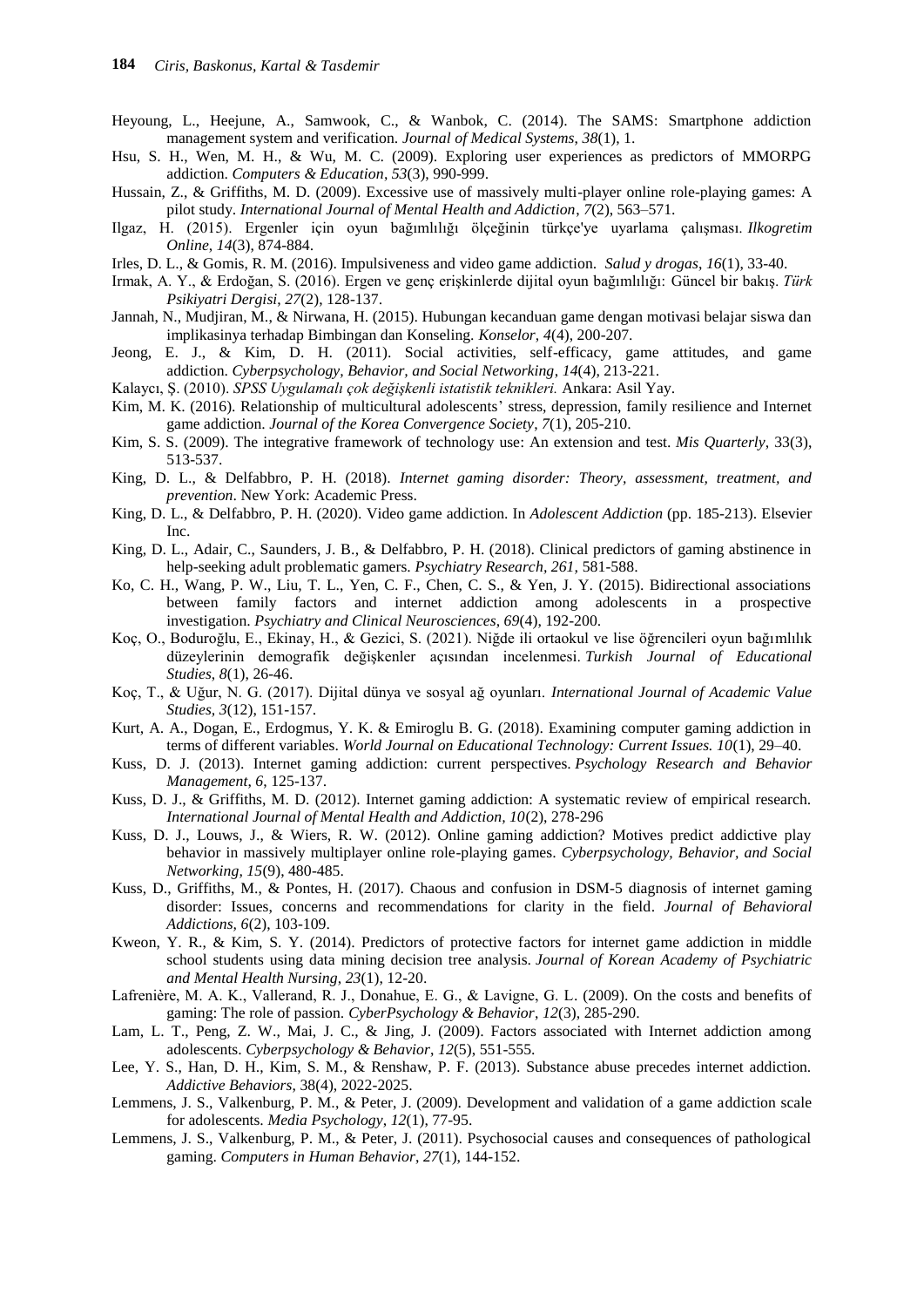- Lin, C. P. (2010). Learning virtual community loyalty behavior from a perspective of social cognitive theory. *International Journal of Human-Computer Interaction*, *26*(4), 345-360.
- Liu, C. Y., & Kuo, F. Y. (2007). A study of Internet addiction through the lens of the interpersonal theory. *CyberPsychology & Behavior*, *10*(6), 799-804.
- Lui, D. P., Szeto, G. P., & Jones, A. Y. (2011). The pattern of electronic game use and related bodily discomfort in Hong Kong primary school children. *Computers & Education*, *57*(2), 1665-1674.
- Mitchell, P. (2000). Internet addiction: Genuine diagnosis or not?. *The Lancet*, *355*(9204), 632.
- Mysirlaki, S., & Paraskeva, F. (2007, March). Digital games: Developing the issues of socio-cognitive learning theory in an attempt to shift an entertainment gadget to an educational tool. In *2007 First IEEE International Workshop on Digital Game and Intelligent Toy Enhanced Learning (DIGITEL'07)* (pp. 147-151). IEEE.
- Novrialdy, E., & Atyarizal, R. (2019). Online game addiction in adolescent: What should school counselor do?. *Jurnal Konseling dan Pendidikan*, *7*(3), 97-103.
- Novrialdy, E., Nirwana, H., & Ahmad, R. (2019). High school students understanding of the risks of online game addiction. *Journal of Educational and Learning Studies*, *2*(2), 113-119.
- Oblinger, D., & Oblinger, J. L. (2005). Is it age or IT: First steps toward understanding the net generation. In *Educating the net generation* (pp. 1–20). Washington, DC: Educause.
- Oggins, J., & Sammis, J. (2012). Notions of video game addiction and their relation to self-reported addiction among players of World of Warcraft. *International Journal of Mental Health and Addiction*, *10*(2), 210-230.
- Öncel, M., & Tekin, A. (2015). Ortaokul öğrencilerinin bilgisayar oyun bağımlılığı ve yalnızlık durumlarının incelenmesi. *İnönü Üniversitesi Eğitim Bilimleri Enstitüsü Dergisi* 2(4), 7-17.
- Padilla-Walker, L. M., Nelson, L. J., Carroll, J. S., & Jensen, A. C. (2010). More than a just a game: Video game and internet use during emerging adulthood. *Journal of youth and adolescence*, *39*(2), 103-113.
- Pallant, J. (2020). *SPSS survival manual: A step by step guide to data analysis using IBM SPSS*. Routledge.
- Papec, M., Andrijašević, M., & Ćurković, S. (2015). Physical activity levels of the students on secondary school of graphic arts in Zagreb. *Acta Kinesiologica*, 9(1), 31-39.
- Parker, J. S., & Benson, M. J. (2004). Parent-adolescent relations and adolescent functioning: Self-esteem, substance abuse, and delinquency. *Adolescence*, *39*(155), 519-530.
- Reason, R. D. (2001). *The use of merit-index measures to predict between-year retention of undergraduate college students*. Unpublished doctoral dissertation, Iowa State University.
- Rehbein, F., & Mößle, T. (2013). Video game and internet addiction: Is there a need for differentiation?. *Sucht*, *59*(3), 129-142.
- Rehbein, F., Kliem, S., Baier, D., Mößle, T., & Petry, N. M. (2015). Prevalence of internet gaming disorder in German adolescents: Diagnostic contribution of the nine DSM-5 criteria in a state-wide representative sample. *Addiction*, *110*(5), 842–851.
- Saunders, J. B., Hao, W., Long, J., King, D. L., Mann, K., Fauth-Bühler, M., ... & Poznyak, V. (2017). Gaming disorder: Its delineation as an important condition for diagnosis, management, and prevention. *Journal of Behavioral Addictions*, *6*(3), 271-279.
- Schmitt, Z. L., & Livingston, M. G. (2015). Video game addiction and college performance among males: Results from a 1 year longitudinal study. *Cyberpsychology, Behavior and Social Networking*, *17*(1), 25- 29.
- Sherry, J. L., Lucas, K., Greenberg, B. S., & Lachlan, K. (2006). Video Game Uses and Gratifications as Predictors of Use and Game Preference. *Playing Video Games: Motives, Responses, and Consequences, 24*(1), 213-224.
- Şimşek, E., & Karakuş Yılmaz, T. (2020). Türkiye'de yürütülen dijital oyun bağımlılığı çalışmalarındaki yöntem ve sonuçların sistematik incelemesi. *Kastamonu Eğitim Dergisi*, *28*(4), 1851-1866.
- Toker, S., & Baturay, M. H. (2016). Antecedents and consequences of game addiction. *Computers in Human Behavior*, *55*, 668-679.
- URL-1. Sample size calculator. Calculated from https://www.surveysystem.com/sscalc.htm
- Van Rooij, A. J., Schoenmakers, T. M., Vermulst, A. A., van den Eijnden, R. J. J. M., & van de Mheen, D. (2011). Online video game addiction: Identification of addicted adolescent gamers. *Addiction*, *106*(1), 205-212.
- Walther, B., Morgenstern, M., & Hanewinkel, R. (2012). Co-occurrence of addictive behaviours: Personality factors related to substance use, gambling and computer gaming. *European Addiction Research*, *18*, 167-174.
- Wan, C. S., & Chiou, W. B. (2006). Why are adolescents addicted to online gaming? A interview study in Taiwan. *CyperPsychology & Behavior,* 9(6), 762-766.
- Weinstein, A. M. (2010). Computer and video game addiction: A comparison between game users and nongame users. *American Journal of Drug and Alcohol Abuse*, *36*(5), 268-276.